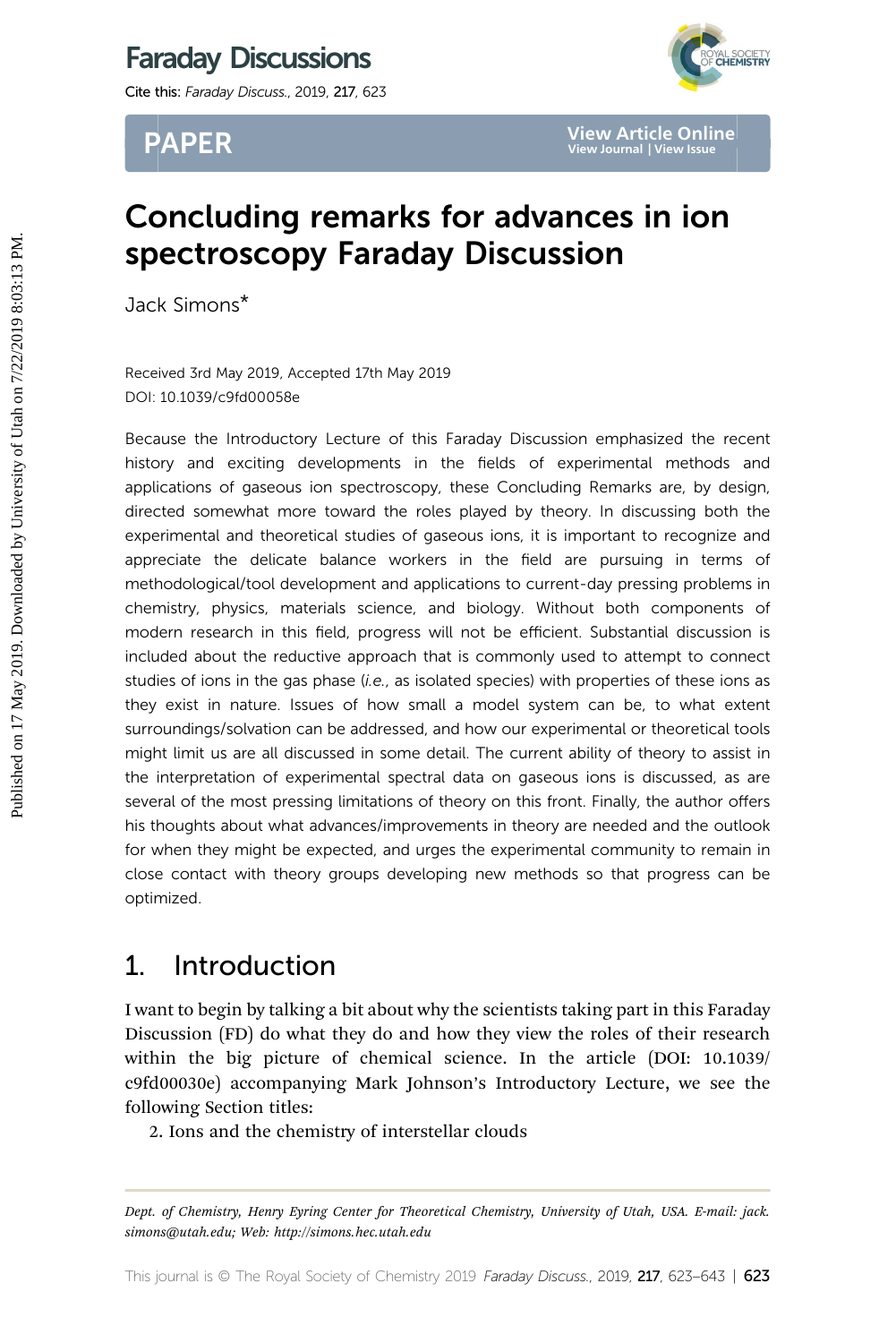3. Cool ions: supersonic jets, population labeling and laser-induced fluorescence (LIF)

4. Universal spectroscopy of cold ions: messenger tagging

5. Time-resolved photophysics and photochemistry

6. Cryogenic ion traps and the electrospray interface: meeting the challenges of biological macromolecules

7. The rise of ion mobility

Mark did an excellent job of tracing a ca. 60 or so year timeline of (mainly) experimental advances in how ions are generated in the gas phase, how they are cooled if needed, how mobility methods can sometimes be used to separate ions having the same mass-to-charge ratio, and how tagging techniques can be used to greatly enhance the range of applicability of infrared (IR) and electronic spectroscopies. His contrasting Claude Woods' pioneering 1975 microwave spectrum of  $CO<sup>+</sup>$  to the 1983 microwave-optical double resonance  $CO<sup>+</sup>$  spectrum from JILA illustrated how the kind of tool developments highlighted in this FD can qualitatively improve our view and understanding of ions even within a short timeframe. For a colume of the section entired on 17 May 2018. The resolution is supersonic jets, population labeling and laser-induced fluorescence (LIF)<br>
4. Universal spectroscopy of cold ions: messenger tagging<br>
5. The research ph

In an excellent year-2010 review on the status of ion spectroscopy by two experts, Tom Baer and the late Rob Dunbar,<sup>1</sup> the Section titles again are focused on a wide range of spectroscopic tools, many of which have undergone tremendous growth and improvement in the past 10 years. Moreover, in the Program outline for this FD, two of the four Section titles, Controlling internal degrees and Pushing resolution in frequency and time, have clear emphases on improving experimental tools used to study ions using spectroscopic means.

In my Closing Remarks Lecture, I pointed out that it is natural and appropriate that cutting-edge physical chemistry research has a very strong focus on methods/ tools development, although the expectation is that today's new methods will someday be in the hands of a much broader, and perhaps less technically skilled, range of scientists. We have seen such evolution in the field of nuclear magnetic resonance (now even used in a wide range of medical applications by technicians and physicians who need not know all the details of pulse sequences, relaxation times, chemical shifts and the like). Similar evolutions have taken place in solution-phase infrared (IR), Fourier-transform IR, surface-enhanced Raman spectroscopy (SERS), and fingerprint mass spectroscopic (MS) techniques  $(e.g.,$  as used in airport baggage screening).

Many of the new methods discussed in this FD are in early stages of development and testing and often require laboratory resources that are not widely available (e.g., storage rings, free-electron laser light sources, specialized cooling and trapping devices) in most chemistry, physics, or biology research groups. As such, they are in use primarily within the hands of their primary developers, many of who contributed to this FD where we have heard or read about the following techniques: traveling wave ion mobility, IR-UV ion-dip, hole burning, He tagging, cryogenic ion traps, storage rings, magnetic bottles, freeelectron lasers, FT-ICR, photo-electron angular distribution, photodissociation, action spectra, superfluid He nano-droplets, electron-transfer dissociation, double resonance spectroscopy, electron velocity map imaging, blackbody radiative dissociation, *ab initio* molecular dynamics, equations of motion, surface hopping, complex absorbing potential, metastable resonance states, and more.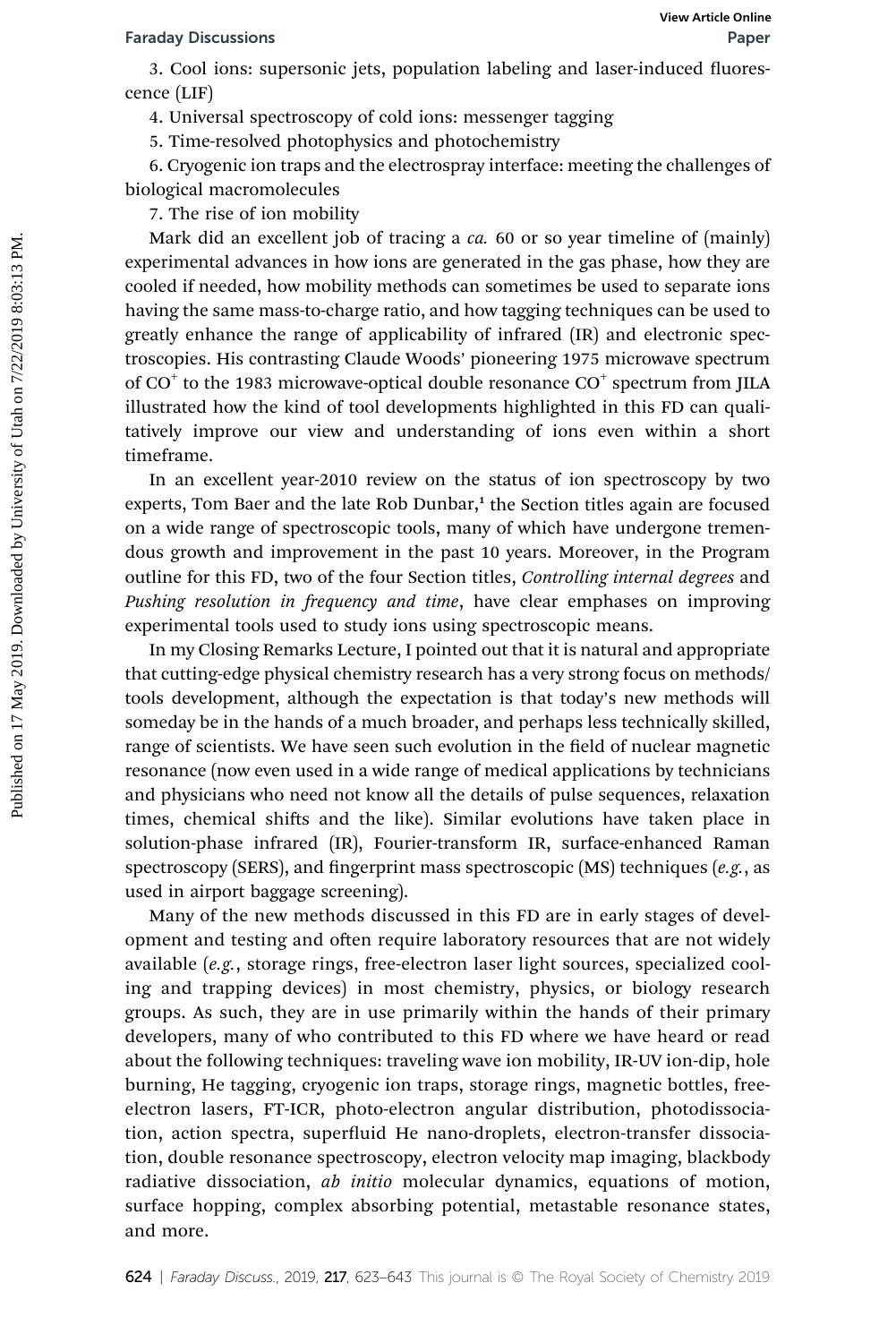However, based on the long track record of how physical chemistry method developments have been brought into broad if not routine use, there is every reason to anticipate that many of the exciting new methods talked about in this FD will follow in the footsteps of NMR, IR, SERS, and MS methods.

Theoretical chemistry's contributions to ion spectroscopy display a similar growth path, and I will have more to say about this later when I will try to shed some light on where this field is likely to evolve. For example, the methods that are currently routinely available within widely used software packages  $(e.g.,)$ Gaussian, QChem, MOLPRO, etc.) are now being used with much success by a broad range of experimental and theoretical scientists in the field of ion spectroscopy. Gaussian and plane-wave basis sets, Hartree–Fock (HF), Møller–Plesset perturbation theory (MPPT), coupled cluster (CC) with perturbative treatment of triple excitations (CCSD(T)), density functional theory (DFT), and time-dependent DFT (TDDFT) are examples of such methods. In contrast, methods that are still under much development and which show great promise are largely being used by cutting-edge theory groups and by experimental scientists closely associated with theorists. The explicitly correlated methods and quantum Monte Carlo techniques are examples. **Published on 17 May 2019.** The state of the state of the state of the state of the state of the state of the state of the state of the state of the state of the state of the state of the state of the state of the state of

In summary, I think it fair to say that we experimental and theoretical scientists taking part in this FD are striving to advance the fundamental tools necessary to carry out spectroscopic studies on ions while also making use of both well established and (our) cutting edge methods to study interesting/important problems in chemical science (including atmospheric, astrochemical, biological, energy, materials, and other areas). This combination of developing and testing new methods while also carrying out studies of pressing chemical problems is, I believe, a healthy state of affairs for our discipline.

## 2. Physical chemistry's reductive approach and potential pitfalls

I believe it is useful to reflect on the content of the papers presented and discussed in this FD by considering the chemical problems to which the various tools are being applied. In addition to a few presentations focused on astrochemical or atmospheric science, I counted eight that treated biological molecules and eight that dealt with negatively charged ions. Because much of my scientific career<sup>2</sup> has involved studies of molecular anions, I was especially pleased by the latter.

The two areas in which there were eight presentations present special challenges and pitfalls that I now wish to discuss: (1) lessons we can learn and problems to be aware of when using (usually small) model systems to attempt to characterize larger (e.g., biological) systems, and (2) the need for special techniques when dealing with certain commonly encountered states of molecular anions.

When faced with attempting to probe or describe the behaviour of a biological molecule or ion as it exists in nature, it is usually necessary for the physical chemist to use a smaller model system, at least in the initial phases of study. Moreover, the physical chemist often chooses to first examine the model system in the absence of the surroundings (i.e., solvent, other ions, and other biological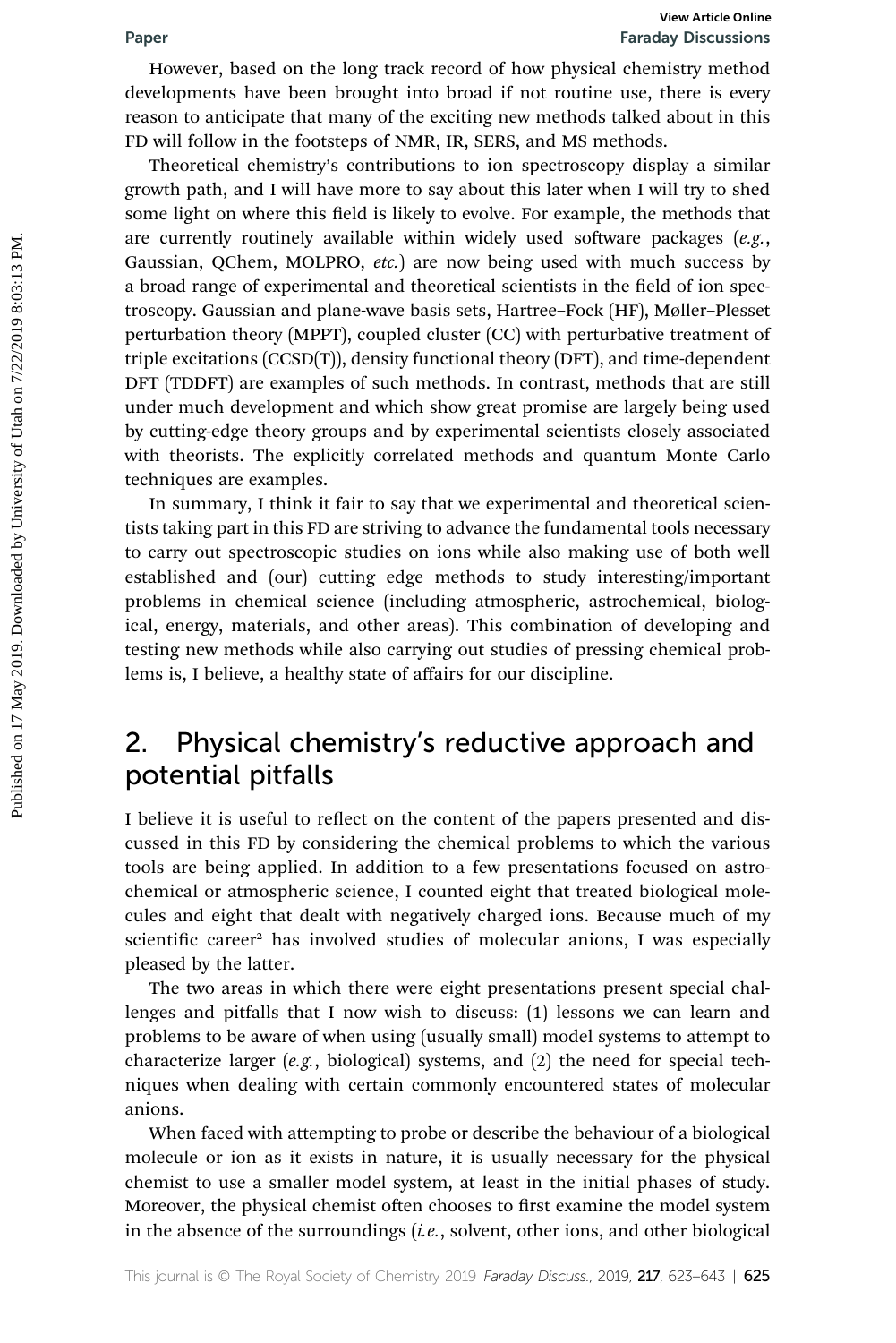molecules) while planning to deal with such affects after the bare system has been adequately characterized. Two important issues arise when using such a reductive approach as I will attempt to illustrate using examples from my own research and from that of three of this FD's participants: (1) how small can the model system be while still adequately representing the behaviour of the full biological system of interest? And (2) how can one adequately "add in" the role of the surroundings once the isolated model system has been described?

## a. Using gas-phase spectra to approximate condensed-phase situations

First, I would like to discuss the effects of "surroundings" on the spectroscopic properties of ions using results from X. B. Wang,<sup>3</sup> and from J. Verlet and D. Neumark,<sup>4</sup> who took part in this FD. In Fig. 1 we see a plot of the gas-phase vertical electron binding energies (determined by photodetachment) of several dicarboxylate dianions having varying numbers of methylene units separating the two negatively charged groups. Assuming that these species adopt quasi-linear structures in the gas phase (to minimize their internal Coulomb repulsion energy), one can estimate the distance  $(r)$  between the two -COO<sup>-</sup>sites. Plotting the electron binding energies vs.  $1/r$ , with r measured from the midpoints of each of the two oxygen atoms, one obtains a nearly linear graph as shown in Fig. 1 with a slope<sup>5</sup> of *ca.* 14.4 eV  $A^{-1}$ . This slope is what one expects for the Coulomb repulsion of two unit charges separated by a distance  $r$  when  $r$  is measured in  $\AA$ and the energy is stated in eV. Faraday Discussions<br>
molecules) while planning to deal with such affects after the bare system has been<br>
adequately characterized. Two important issues arise when using such a reductive<br>
approach as I will attempt to illu

This value for the slope tells us that the intervening  $-(CH_2)_n$ – units produce essentially no screening of the Coulomb interaction between the two negatively



Fig. 1 Taken from ref. 3; shows a plot of the electron binding energy (EB) for  $\overline{OOC}$  $(CH<sub>2</sub>)<sub>n</sub>$ –COO<sup>-</sup> dianions for n ranging from 3 to 10. Copyright (1998) by The American Physical Society.

626 | Faraday Discuss., 2019, 217, 623-643 This journal is © The Royal Society of Chemistry 2019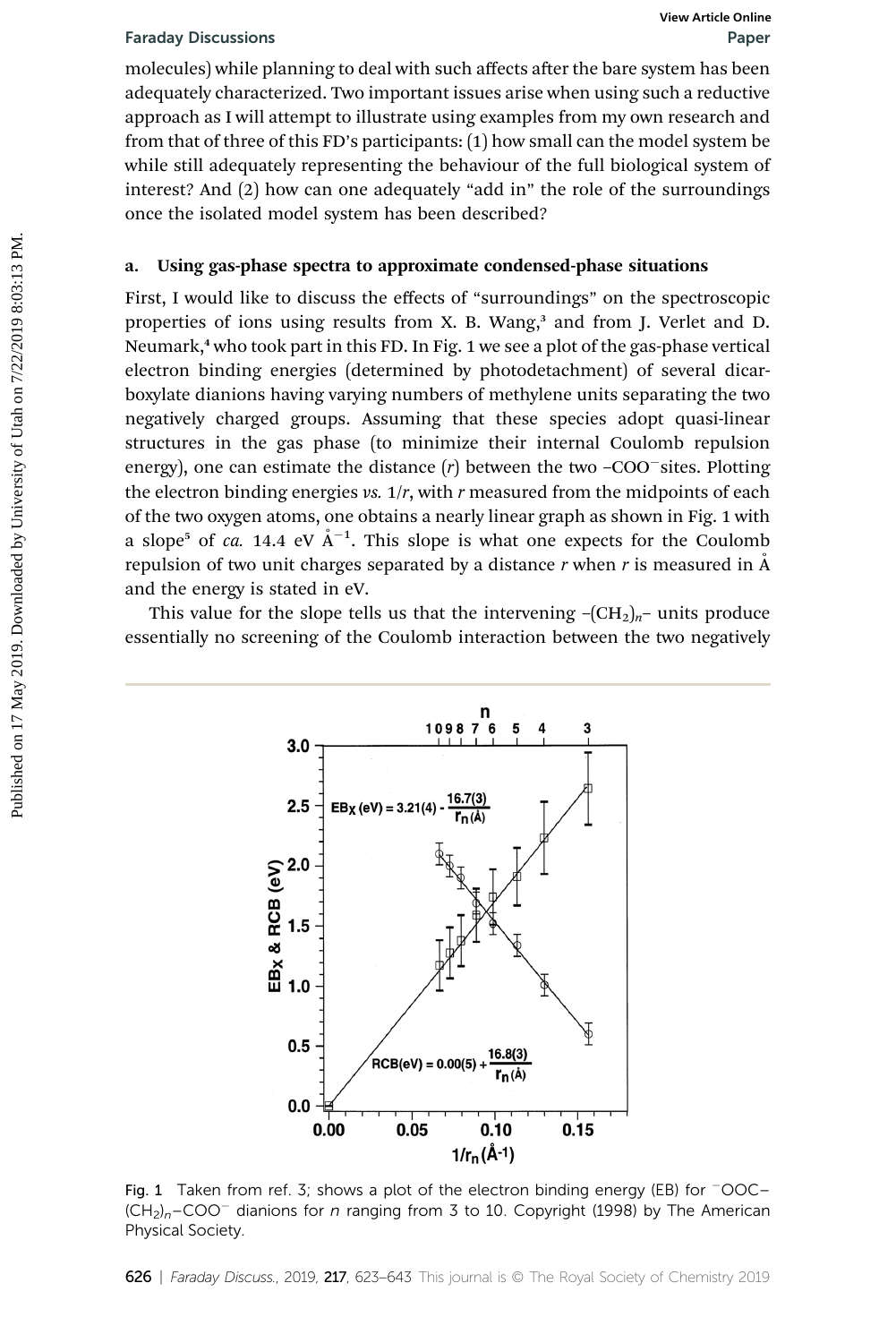charged sites. The electron binding energy of each site is simply reduced by the unscreened Coulomb repulsion from the other site. If there were dielectric screening consistent with the dielectric constant of saturated hydrocarbons (*i.e.*,  $\varepsilon$  $\approx$  2), the slope would be close to 14.4/ $\varepsilon$  (eV  $\AA^{-1}$ ) = 7.2, which it is not.

Although this observation might not be surprising to most of our FD participants, I think it is important because it emphasizes the point that dielectric-type screening (either high-frequency/optical or low-frequency/static) is a phenomenon that involves not only molecules/matter lying on a direct path between the two charges but also matter surrounding both charges in 3-dimensions. I'll have a bit more to say about this later.

In Fig. 2 we see plots of the vertical electron binding energy (VBE) for one excess electron bound to water clusters  $(\mathrm{H_2O})_n{}^-$  having up to 200 water molecules taken from work by I. Verlet and D. Neumark.<sup>4</sup>

The three plots (I–III) are thought to arise from three distinct geometrical binding motifs that the water clusters adopt, with the curve labelled I belonging to the motif that connects to the bulk solvated electron in water. The VBEs are plotted vs.  $n^{-1/3}$  because this parameter would reflect the radius of a solvation sphere if the water molecules surrounded the excess electron in such a manner.

There are two important lessons to derive from the Fig. 2 data of ref. 4. First, these data make it clear that one cannot expect to obtain solution-phase spectroscopic data (in this case electron binding energies) by carrying out experiments or calculations on small model systems containing only a few solvent molecules. Clearly, even with 200 water molecules, the VBE has not reached that of the fully solvated electron. Of course, by observing that the VBE data vary essentially linearly with  $n^{-1/3}$  it is possible to extrapolate the  $n \ge 20$  data to the bulk-solvation limit. However, in the absence of such an underlying theoretical model in terms of which to interpret how the number of solvent molecules affect the **Paper**<br> **Franch Obstrainers**<br> **Controlling the state of the simply reduced by the state of the simply reduced by the augment and constrainer and constrainer of state in simply reduced by the set of the solution of the se** 



Fig. 2 The vertical electron binding energies, determined by photo-electron spectroscopy, for water cluster anions  $(H_2O)_n$ <sup>-</sup> for n ranging from 2 to ca. 200 plotted as functions of  $n^{-1/3}$ . From J. R. R. Verlet, A. E. Bragg, A. Kammrath, O. Cheshnovsky and D. M. Neumark, Science, 2005, 307, 93-96. Reprinted with permission from AAAS.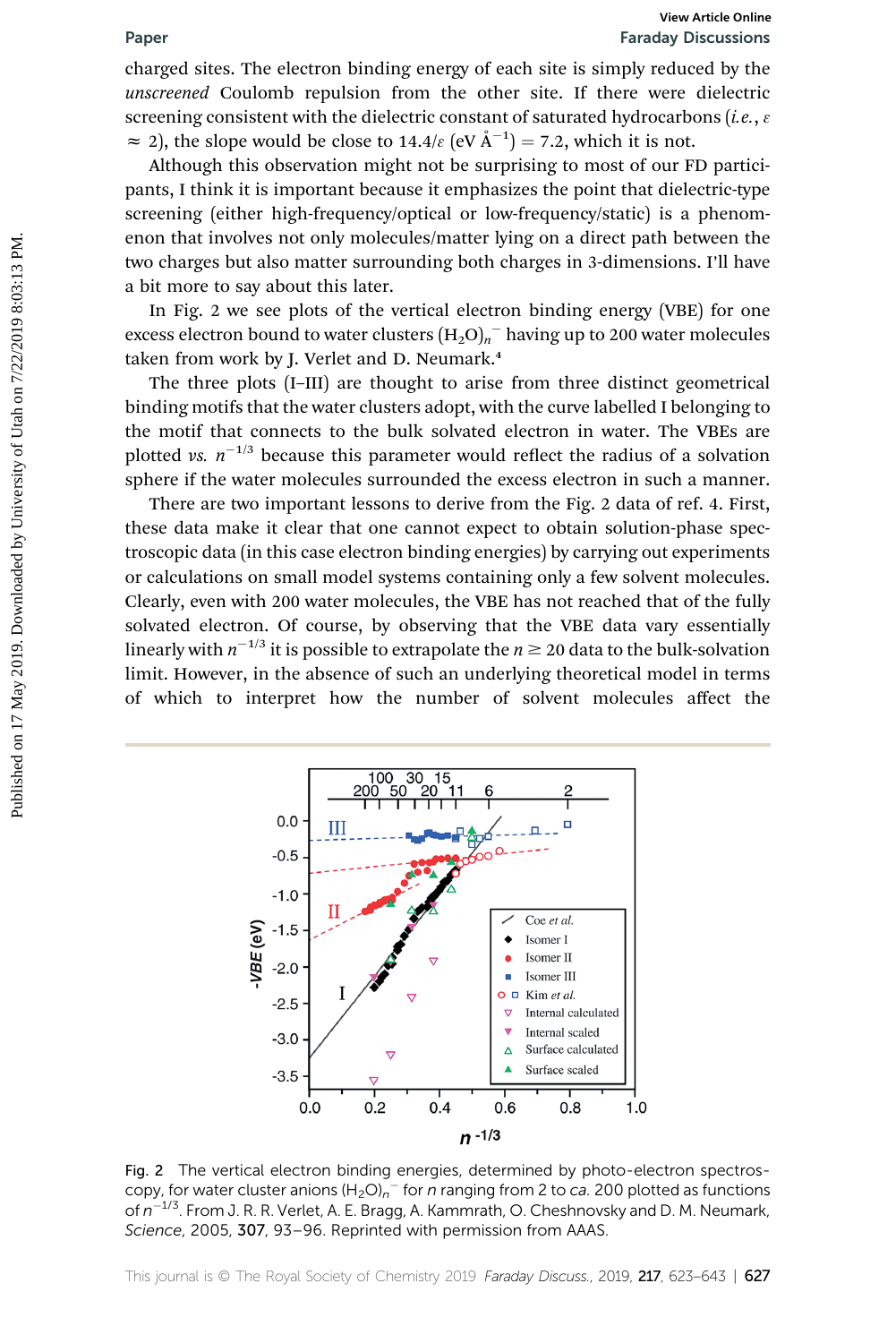spectroscopic signature, one should certainly not assume that studies carried out on "lightly solvated" model ions can be used to accurately describe the same ion in a full-solvation environment.

The second lesson to derive from the data for curve I of Fig. 2 relates to the socalled dielectric screening. As noted in ref. 4, the slope of curve I is consistent with a model in which the excess electron is confined within a spherical cavity surrounded by a spherical dielectric medium whose dielectric constant  $\epsilon$  is close to the room-temperature static (low-frequency) dielectric constant of water ( $\varepsilon$  = 78). The derivation of such a model depends on assuming that the radius  $r$  of the (small) spherical volume  $(4/3\pi r^3)$  within which the excess electron is trapped is much less than the radius R of the larger spherical volume  $(4/3\pi R^3 - 4/3\pi r^3)$ containing the  $n$  water molecules. It is clear from Fig. 2 that the data only display the proper linear slope once  $n$  has reached  $ca. 20$ , again suggesting that one must be wary of using spectroscopic data on lightly solvated ions to approximate behaviour in solution. Faraday Discussions<br>
spectroscopics signature, one should certainly not assume that studies carried out<br>
on "lightly solvated" model ions can be used to accurately describe the same ion<br>
in a full-solvation environment.<br>

## b. How small can a model system be, can we really ignore solvation, and might our tools limit what we find?

Next, I would like to describe the history of my own group's research into how very-low energy electrons can cause strand breaks (i.e., ruptures of covalent bonds) in DNA. This story provides several lessons that should be of much use to both experimental and theoretical scientists interested in ion spectroscopy.

In 2000, the research group of Leon Sanche published a ground-breaking paper<sup>6</sup> in which E. coli DNA that had been desiccated was bombarded by a beam of free electrons having a well-specified kinetic energy (KE). In Fig. 3 we see plots of the yields of strand breaks as functions of KE.



Fig. 3 Plots of single (SSB) and double (DSB) strand breaks in DNA as functions of the kinetic energy of electrons used to bombard the DNA sample (taken from ref. 6). From B. Boudaiffa, P. Cloutier, D. Hunting, M. A. Huels and L. Sanche, Science, 2000, 287 (5458), 1658. Reprinted with permission from AAAS.

628 | Faraday Discuss., 2019, 217, 623-643 This journal is © The Royal Society of Chemistry 2019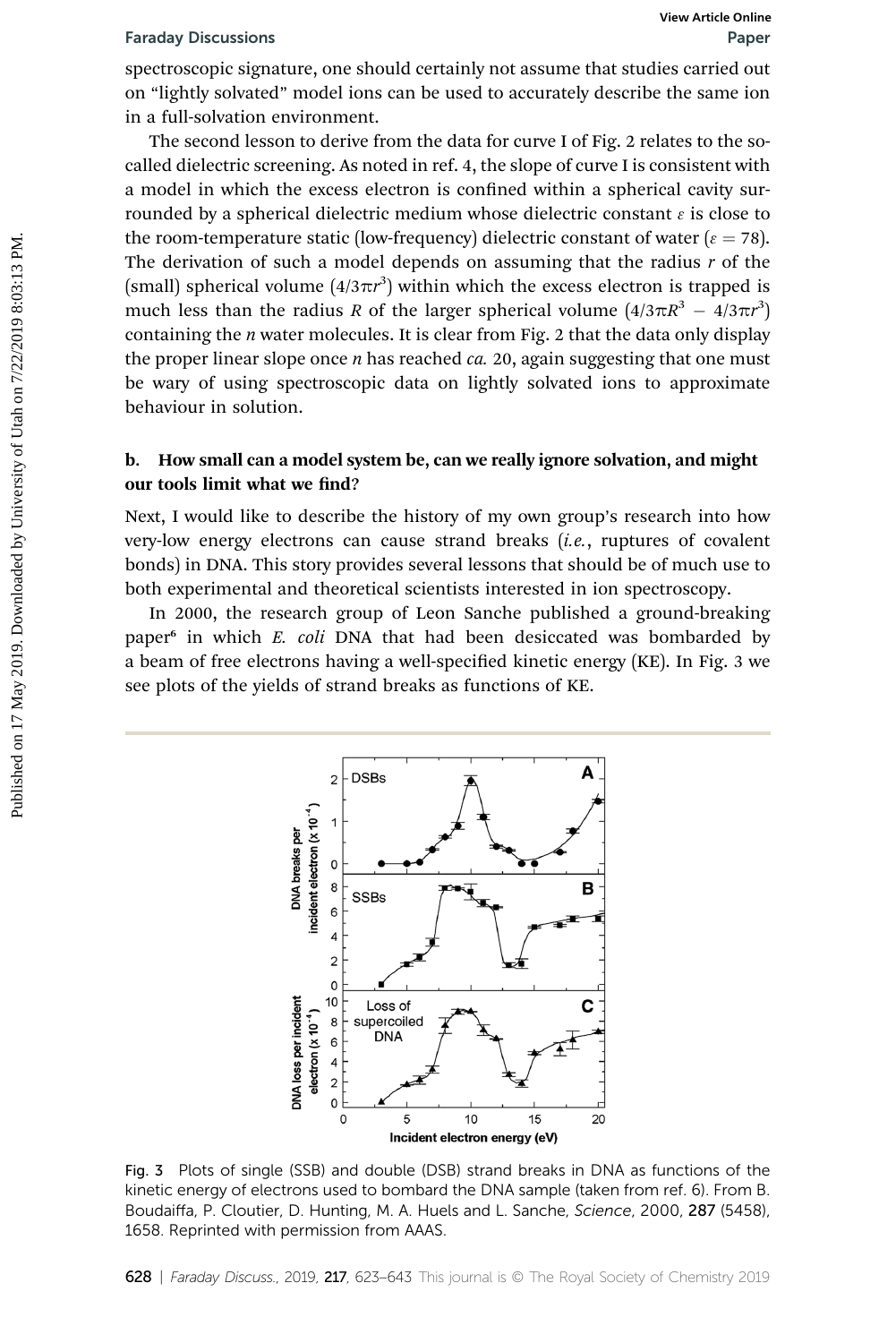In 1998, earlier workers had determined<sup>7</sup> at what kinetic energies free electrons would attach to the  $\pi^*$  orbitals of DNA's four bases. Their electron transmission spectra (the signal is reported in so-called derivative mode) are shown in Fig. 4. In the spectra, the vertical lines are used to locate the KE values at which the attachment of the free electron into the base  $\pi^*$  orbital has its peak value. Since these bases have several  $\pi^*$  orbitals, there are several peaks in each of their ETS spectra.

Knowing of the results of ref. 7 and being aware that the workers of ref. 6 believed<sup>8</sup> the electron-attached states producing their strand breaks involved shake-up states of the anions  $(e.g.,$  states in which an electron is captured into a base  $\pi^*$  orbital and another electron is excited from a  $\pi$  orbital into another  $\pi^*$ orbital), we decided to explore the possibility that electrons with KEs lower than those studied in ref. 6 could also induce strand breaks in DNA. We also wanted to try to determine which covalent bonds are broken.

In 2002, we reported<sup>9</sup> the results of quantum chemistry calculations on a model system composed of a cytosine base-sugar-phosphate unit  $(i.e., a nuclei)$ otide) with a *ca*. 1 eV electron attached to the cytosine's lowest-energy  $\pi^*$  orbital. In this study and our later work, the phosphate unit was neutralized to simulate the year-2000 Sanche experiments' situation where counter cations neutralized the phosphate groups. We found that (i) the C–O bond connecting the deoxyribose (sugar) unit to the phosphate group could be cleaved if a barrier of ca. 12 kcal mol<sup>-1</sup> could be surmounted, but (ii) that the rate of surmounting such a barrier would be too small to compete against the  $ca$ . 10 $^{14}$  s $^{-1}$  autodetachment rate unless (iii) dielectric stabilization by the surrounding media renders the  $\pi^*$ attached anion stable rather than metastable. In subsequent publications,<sup>10</sup> we **Paper**<br> **Franchy Discussions**<br>
In 1998, eatlier workers had determined' at what kinetic energies free electron<br>
times would attach to the  $\pi^*$  orbitals of DNA's four bases. Their electron transmission spectra (the sign



Fig. 4 Electron transmission spectra (ETS) of DNA's four bases and of uracil. Reprinted with permission from K. Aflatooni, G. A. Gallup and P. D. Burrow, J. Phys. Chem. A, 1998, 102, 6205. Copyright (1998) American Chemical Society.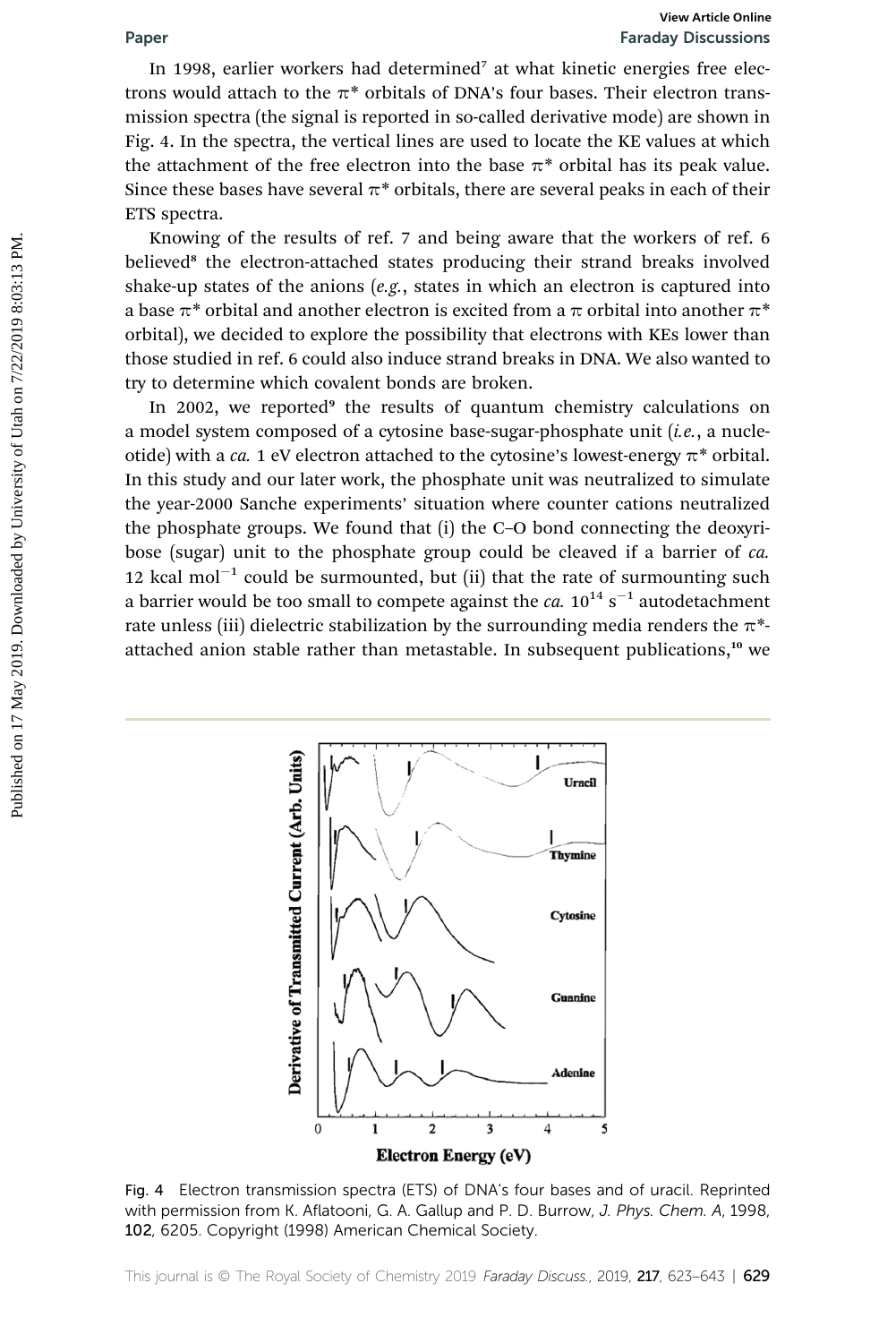extended these studies to examine (i) the effects of base  $\pi$  stacking, (ii) the possibility of cleaving other bonds (base-sugar N–C bonds and base N–H bonds, in particular), and (iii) the effects of various dielectric stabilization strengths. The central findings were (i) that base  $\pi$  stacking did not interfere with the basethrough-sugar-to-phosphate electron transfer mechanism, (ii) that base–sugar N–C bonds were the next most likely to be cleaved  $(i.e.,$  have the second lowest barrier to surmount), and (iii) that even screening by a dielectric medium having  $\varepsilon$  $\approx$  2 is sufficient to render the  $\pi^*$ -attached anion stable with respect to autodetachment. Faraday Discussions<br>
extended three studies to examine (i) the effects of base  $\pi$  staching, (ii) the<br>
possibility of elevantg other bonds (base-sugar N-C bonds and base N-H bonds,<br>
in particular), and (iii) the effects

This was the first time that researchers had predicted the sugar-phosphate C-O bonds to be the most susceptible to cleavage under such conditions, and explained why (because of the large  $ca. 5$  eV electron affinity of the phosphate unit) and how (via a through-bond electron transfer process).

In 2004, new experiments<sup>11</sup> from a joint Burrow and Sanche team re-examined the DNA strand break yields using electron beams of even lower KE than used in the year 2000 Sanche experiments. In Fig. 5 we see a plot of single strand break yield as a function of electron energy for 0 < KE < 5 eV.

These findings appear to support our year 2002 prediction that electrons with kinetic energies as low as 1 eV can cause strand breaks, and it should be noted that peaks in the SSB yield shown in Fig. 5 appear (see Fig. 4) in the energy ranges at which the four DNA bases have their  $\pi^*$  orbitals. However, for such low-energy electrons, it appears that double strand breaks are not created as is also shown in Fig. 5. In contrast, the electron-attached species formed at higher KE values produce both single and double strand breaks as shown in Fig. 3.

Between our prediction in 2002 that electrons with KEs much lower than those used in the original 2000 Sanche experiments could cleave bonds in DNA and 2006, there were several experimental studies of the effect of electrons that collide with DNA fragments. To illustrate, in 2004 the Märk group<sup>12</sup> determined that



Fig. 5 Plots of the yields of DNA single and double strand breaks as functions of the electron kinetic energy. Copyright (2004) by The American Physical Society.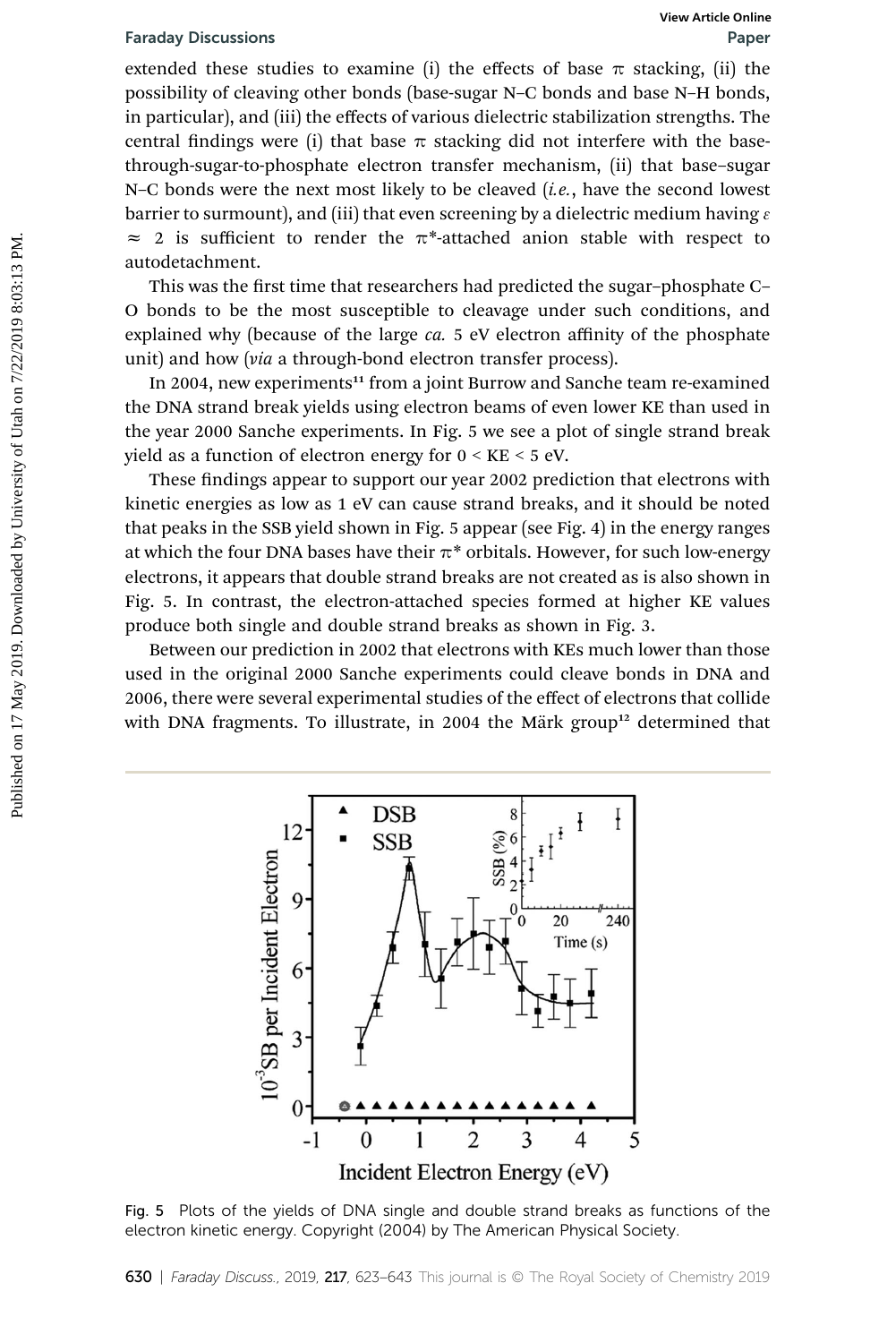electrons having KE < 20 eV could fragment deoxyribose molecules and they showed what fragments would occur and with what abundances. Also in 2004, this same group<sup>13</sup> determined that electrons with KEs in the 5-10 eV range could fragment thymine or cytosine and they found that loss of an H atom to form a nitrogen-centered base anion took place for KE  $\approx$  2 eV. In 2006, the Illenberger group<sup>14</sup> studied what happens when electrons with KE < 15 eV collided with purine bases and found that at the lowest KE values the primary cleavage occurs at the base N–H bond again to form base N-centered anions.

Although the Burrow/Sanche findings described above validated our prediction that electrons with very low KEs could cause DNA strand breaks, it was not until 2005–2006 that experiments<sup>15</sup> showed evidence supporting our prediction that the sugar–phosphate C–O bonds would dominate the cleavage events with the sugar–base C–N bond cleavage taking second place. I will say more about these experiments later.

Having described the history of our involvement in the study of if and how electrons having very low (e.g., 1–3 eV) KEs can break strong covalent bonds within DNA, I will now suggest to you what lessons we can learn from such studies. First, I think it fair to say that by limiting studies to electron–nucleobase interactions, the scientists could not uncover the most likely bond-cleavage events that took place in the condensed-media experiments<sup>6</sup> reported by Sanche in 2000. Most scientists working in the field thought correctly that base  $\pi^*$  orbitals were the most likely attachment sites for low-energy electrons, so it made sense consider bond cleavage within the bases, but to limit consideration to those events was a mistake. A similar statement could be made about the study of electron-ribose interactions and even about electron-nucleoside (i.e., a basesugar unit absent the terminal phosphate unit) interactions that were also carried out but that I need not discuss here. So, these are good examples showing that the model system needs to contain the most essential building blocks if it is to have any chance to simulate the actual system under laboratory study. **Paper**<br> **Franch On-Example Toward on the section of the section of the section showed what fragments would occur and with what abundances. Also in 2004, this same group" determined that electrons with KEs in the 5–10 eV r** 

The second lesson that our DNA damage story provides has to do with limitations produced by the tools used to carry out the experiment or theoretical simulation. The early experiments<sup>6</sup> by Sanche employed an electron beam with KEs exceeding 3 eV, as did most if not all of the other experiments on electrons interacting with nucleobases, deoxyribose units, and other DNA fragments. This limitation to KE values mostly above the energies of the base  $\pi^*$  orbitals produced bond fragmentation outcomes derived largely from shake-up states of the electron-attached species. Only in 2006 when the Burrow/Sanche team used an electron source that generated KEs below 3 eV did experimental evidence appear that shape resonance  $\pi^*$ -attached states could also yield single strand breaks (with substantial yields). So, by using experimental tools that did not generate electrons in the appropriate KE range, these early pioneering studies were not able to uncover the roles played by the shape resonance states, which, in turn, did not allow them to discover the importance of the sugar–phosphate C–O bond cleavage process.

As mentioned above, in 2005 and 2006 experiments were carried out on singlestrand CGTA and CGAT oligomers<sup>15</sup> in which electrons having  $KE > 4$  eV were employed. In these experiments, it was possible to chemically analyze the products of the bond cleavage and it was discovered that sugar–phosphate C–O bond cleavage was the most common event but that sugar–base C–N bond cleavage also occurred but with lower yields. Although these findings appear to support our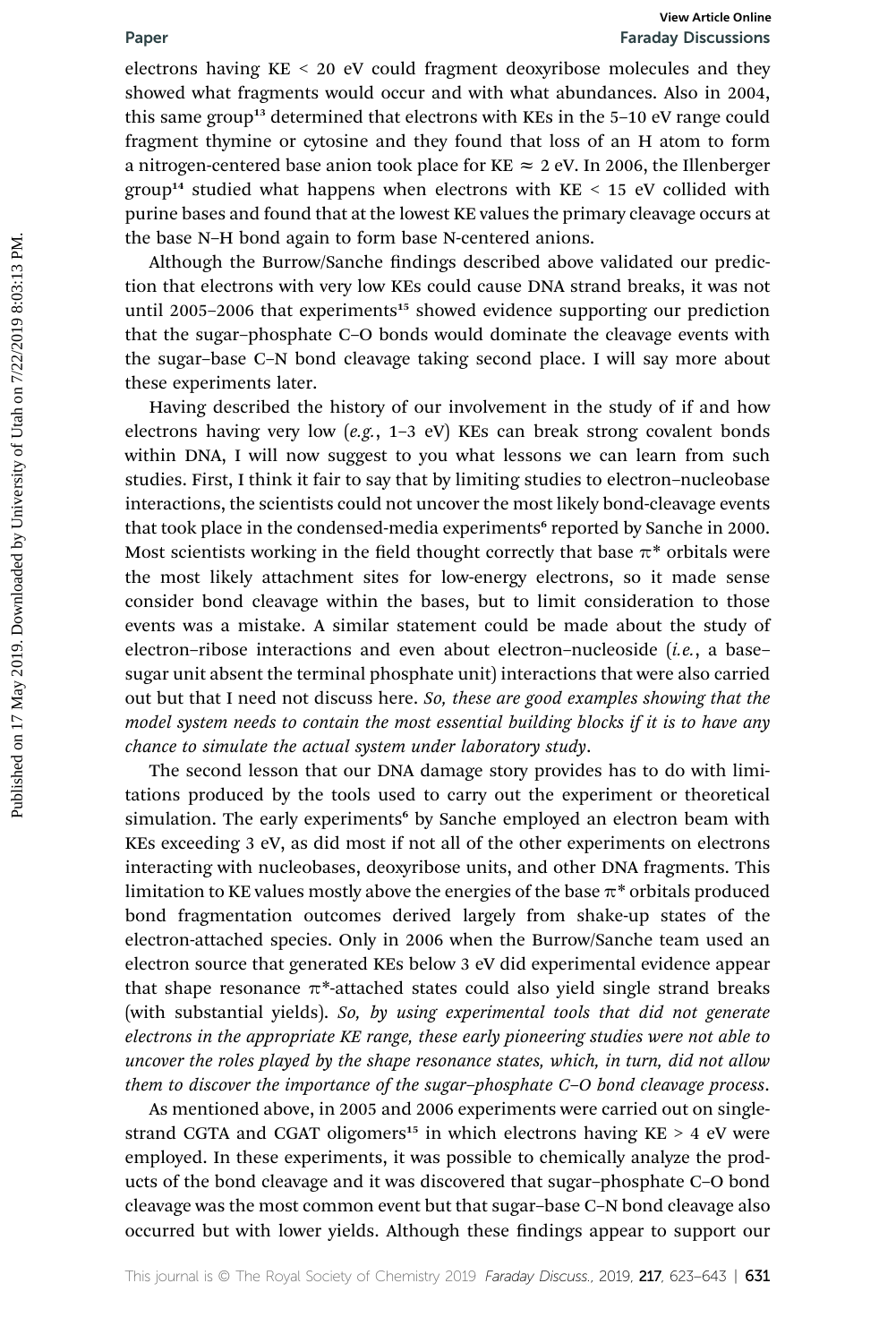predictions about which bonds would be most likely to cleave, it should be noted that the KE values used are consistent with forming primarily  $(i.e., at 4 \text{ eV}, some$ shape resonance states might be created) shake up states. Thus, even as of 2019, there still do not exist definitive experiments demonstrating that electron attachment to form base  $\pi^*$  shape resonances primarily cleaves sugar-phosphate C–O bonds.

Before moving on to discuss the roles of theory in ion spectroscopy and the pitfalls that can occur on that front, it is important to return to the issue of solvation  $(i.e.,$  the effect of surrounding matter) to discuss the third lesson that our DNA story provides. In ref. 9 (see also ref. 10) we noted that the base  $\pi^*$ attached shape resonances are expected to undergo autodetachment within *ca*.  $10^{-14}$  s in the absence of solvent stabilization (*i.e.*, in the gas phase as isolated species). Having such a short lifetime, there would not be enough time for a nascent  $\pi^*$  anion to undergo base-through-sugar-to-phosphate electron transfer and subsequent sugar–phosphate C–O bond cleavage. However, by allowing for the high-frequency dielectric response of the surrounding (modelled using a continuum dielectric with  $\epsilon = 2$ ), we demonstrated that the  $\pi^*$  anion could be differentially stabilized relative to the neutral sufficiently to render it no longer susceptible to autodetachment. Because the year-2000 Sanche experiments were carried out on DNA specimens that were surrounded by other DNA molecules, proteins, and other components of the desiccated E. coli sample, describing the relaxation of the surroundings as the electron-attachment occurs and shortly thereafter using  $\epsilon = 2$  was reasonable. It would not have been appropriate to use a much higher dielectric constant (e.g.,  $\varepsilon = 78$ ) since the electron attachment, electron transfer, and C–O bond rupture steps do not allow enough time for full solvent reorganization to take place; this would require *ca*.  $10^{-12}$  s or longer. Faraday Diecussions Wew Article on<br>predictions about which bonds would be most likely to cleave, it should be not<br>that the KE values used are consistent with forming primarily (*Le.*, at 4 eV, some<br>shape resonance states

These observations on solvation effects in our DNA study suggest that it might not be sufficient in gas-phase studies involving electrons impinging on nucleotides (or larger DNA fragments) to have only a few water molecules attached to model the kind of surroundings in experiments like the 2000 Sanche experiments. Depending on where the (few to several) solvent molecules attached to the nucleotide, they could stabilize electron-attached states with the electron on the base or moving through the sugar or in the region of the sugar–phosphate C–O  $\sigma^*$  orbital. However, I am sceptical that such micro-solvation could model the kind of  $\epsilon \approx 2$  dielectric stabilization that seems to be necessary to stabilize the entire nucleotide throughout the full electron attachment, electron transfer, and bond cleavage events. I might be wrong, but I caution workers to strive hard to make sure that any solvation covers the full route of the attached electron's migration from base to phosphate.

## 3. Theory's roles, issues, and future

I will now make several observations on the roles played by theory in ion spectroscopy and I will offer some opinions on where further advances are needed. First, I noticed in this FD that there were many questions from experimentalists about when DFT can be trusted, when it cannot, and what kinds of functionals to use. In a brief oral presentation at this FD, Sotiris Xantheas showed results on the errors (relative to coupled-cluster results) in binding energies for a wide size range of water clusters calculated using a variety of functionals within DFT. For many of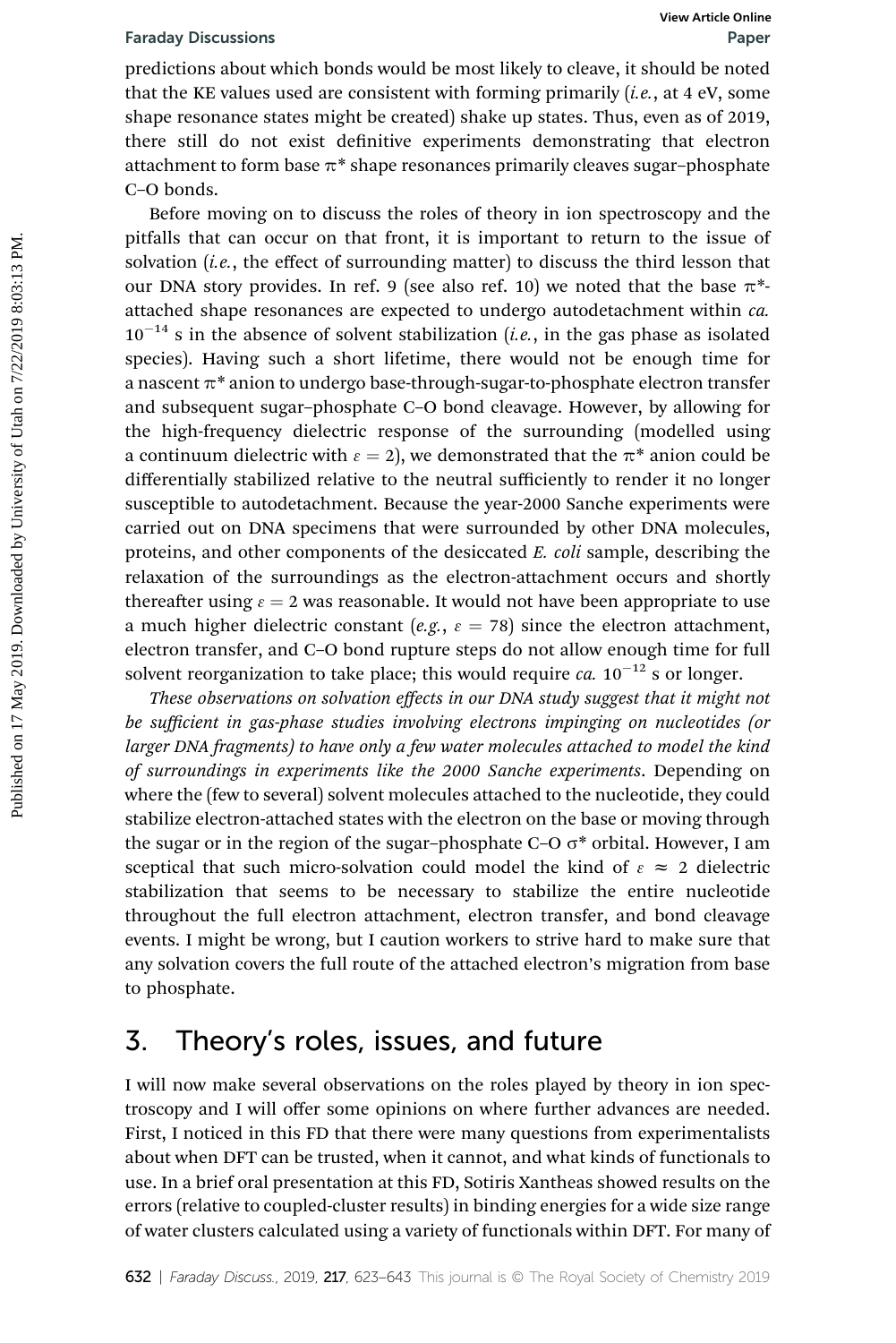the functionals, the errors grew essentially linearly with cluster size, while for other functionals, the errors varied much less with cluster size. It is well known that many DFT functionals do not offer a correct long-range  $(i.e.,$  when an electron is far from most of the system's electron density) description of the potential experienced by the electron whose motion the theory attempts to model. Some functionals attempt to mitigate these problems by mixing in terms that (approximately) remove the errors at large distances. However, even in 2019 the situation is still under active development as Sotiris' remarks were intended to demonstrate. Related to these problems with long-range errors, time-dependent DFT (TDDFT), which is used to compute electronic excitation energies, does not perform well for transitions that involve considerable charge transfer  $(i.e.,$ movement of electron density from one region to another). Again related to difficulties at long ranges, DFT has a difficult time describing dispersion  $(i.e.,$  van der Waals) interactions among spatially separated fragments (molecules or ions). Some functionals attempt to fix these problems by adding on to the DFT energy terms that vary as  $R^{-6}$  at large intermolecular distances. Other workers are attempting to invent new functionals that will more properly treat dispersion-like interactions, but the field remains under development. Franch the more grow is the more and the more and the more and the more and the more of the more of the more of the more of the more of the system in the more of the system is the more of the system sectrom describes the c

On the positive side of the ledger, many functionals used in DFT calculations do reasonably well in predicting molecular geometries and harmonic vibrational frequencies. These positive attributes, combined with DFT's low computational cost, have made it very attractive and useful among the experimental physical chemistry community, and I don't expect this situation to change. In my opinion, it is wise for experimentalists who make use of DFT and TDDFT calculations to assist in interpreting their spectral data to stay in close contact with theoreticians who are active in these fields. I wish we could give definitive answers as to which functionals are best, how to best handle charge transfer issues, and how to include dispersion energies, but I can't at this time. Because there are many excellent theoretical groups working on them, DFT and TDDFT are likely to continue to undergo evolutionary improvements for several/many years to come, and I expect their use in interpreting vibrational and electronic spectra to remain popular and to become of even greater use.

In this FD we heard from several of the theoreticians that there are other theoretical tools that can provide more reliability and higher accuracy than DFT (for energies) and TDDFT (for excitation energies), and examples were given to support these claims. Of course, the question then is why don't we all just use these methods rather than DFT. In my opinion, the answer is that they are still more computationally costly than DFT and they are not yet as familiar and easy to use as the tools that appear in many widely accessible software packages. In a sense, their states of development are analogous to those of many of the cuttingedge experimental methods that we heard about at this FD. Although they might not quite yet be appropriate for use in the hands of non-experts, I strongly suggest that our experimental colleagues continue to dialog with the developers of these new tools and to collaborate on using these tools when possible (i.e., on systems for which they are computationally feasible).

What are some of these higher-accuracy tools that I am talking about? I am not thinking of HF, MPPT, multi-configurational HF (MCHF), equations of motion coupled cluster (EOM-CC) methods,<sup>16</sup> or even coupled-cluster (CC) theory (including CCSD(T)). These are all well established methods, are widely available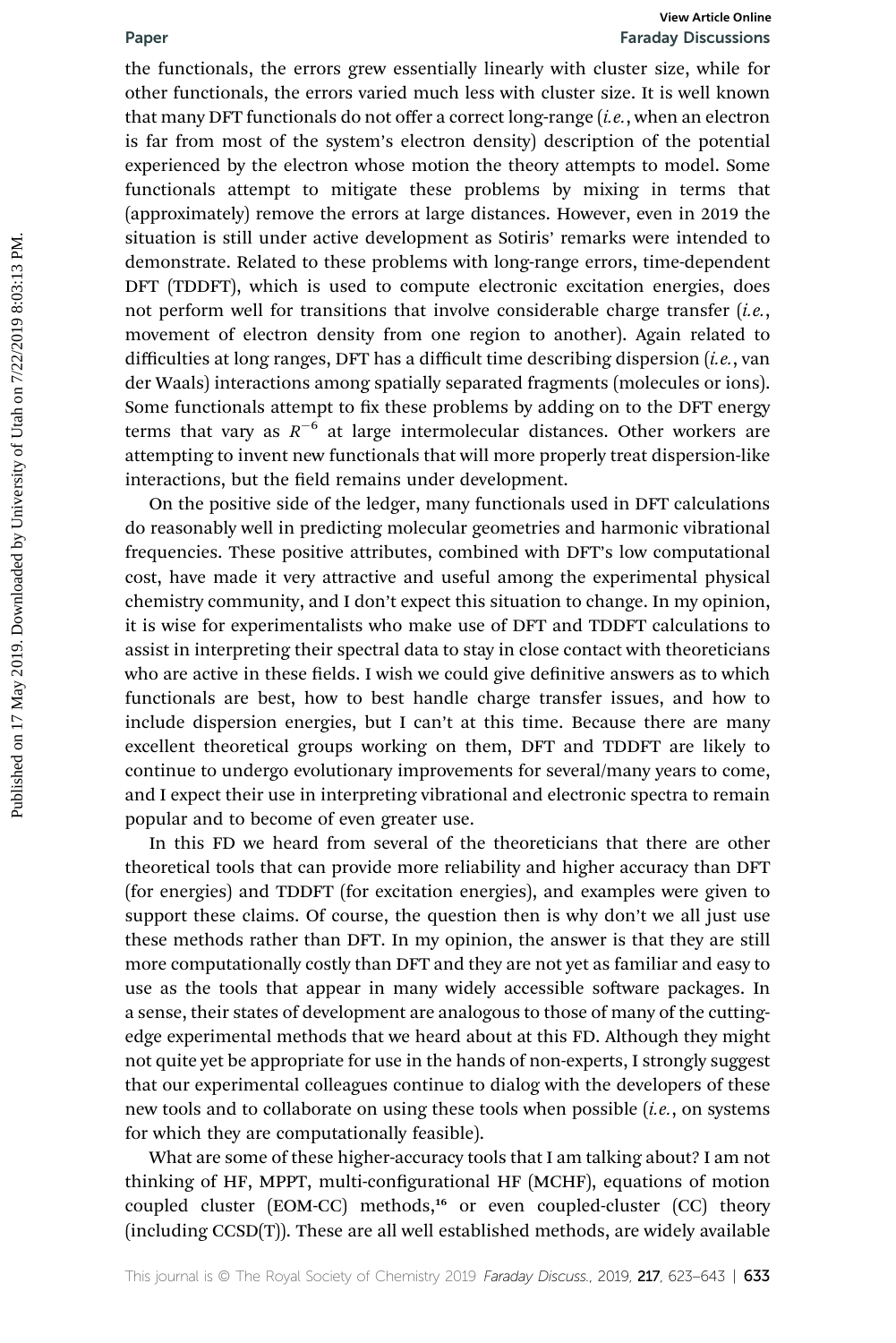in several software packages, and are taught in our graduate-school curriculum. The methods that I have in mind include (i) explicitly correlated methods (in which functions that depend on the distances between pairs of electrons are used to form the electronic wave function), (ii) Monte Carlo methods that aim to solve the N-electron Schrödinger equation in imaginary time to generate the full Nelectron wave function (two of this FD's participants, Anne McCoy (in treating nuclear motion issues) and Ken Jordan (in electronic structure issues) have considerable experience with these methods), and (iii) extensions of the EOM-CC technique that Anna Krylov discussed (DOI: 10.1039/c8fd00185e) in this FD to permit the study of metastable electronic states.

The explicitly correlated and Monte Carlo methods produce total electronic energies and thus would serve as competitors to DFT, HF, MPPT, MCHF, and CC theory once they become more practical to use on molecules and ions of broad interest. In a remark at this FD, Ken Jordan noted that workers have made great progress on extending CC theory to produce algorithms whose computational cost scales linearly with system size, which is an optimistic sign. To be of use in ion or molecule spectroscopy, these theories need to be advanced to allow one to also obtain derivatives of the electronic energy with respect to geometry. Such derivatives produce force constants and vibrational frequencies and are used in locating minima and transition states on energy surfaces. At present, reliable and computationally practical codes to obtain such geometrical derivatives for these methods are still under development  $(i.e., not widely available)$ . In addition, these theories need to be improved to allow them to be more feasibly applied to excited electronic states (e.g., to carry out a CCSD(T) calculation on an excited state is not a straightforwardly automated procedure, and many excited states simply cannot be described with a single dominant/reference electronic configuration, which CC theory assumes) since there are times when one wants to determine properties (e.g., dipole moments, polarizabilities, potential energy surface shapes, etc.) of excited states. For the second strength on the tend of the strength on the strength on the second controllar may all the second to the methods than the methods that the methods that the methods that the methods that on the determon standa

In terms of competition for TDDFT, I think the EOM-CC methods discussed in this FD discussion offer the best currently available option, and I believe such methods are ideally suited for interfacing with electronic spectroscopies (UV-Vis, photo-electron, and electron-scattering). Why? Because EOM-CC calculations generate electronic excitation energies (EEs), ionization potentials (IPs), and electron affinities (EAs), which are intensive quantities and are precisely what experiments measure. In contrast, DFT, HF, CC, MPPT, etc. produce total electronic energies, which are extensive quantities, which essentially no experiment measures.

Another important attribute of EOM-CC theory (and of TDDFT) is that it allows one to generate, in a single calculation, the energies of several (even many) excited (or electron-attached or electron-detached) states. Not only does this mean that one can probe a wide variety (e.g.,  $\pi \pi^*$ ,  $n \pi^*$ , etc.) of states, but it means one can obtain energies of bound electron-attached states and electron-unbound states (including metastable states and states describing a free/continuum electron). As I will elaborate on later, these characteristics are especially useful for studying negative molecular ions.

Many workers have contributed to the development of so-called equations of motion (EOM) methods. In my early career, my group developed some of the fundaments of the theory,<sup>17</sup> especially with respect to computing EAs, when the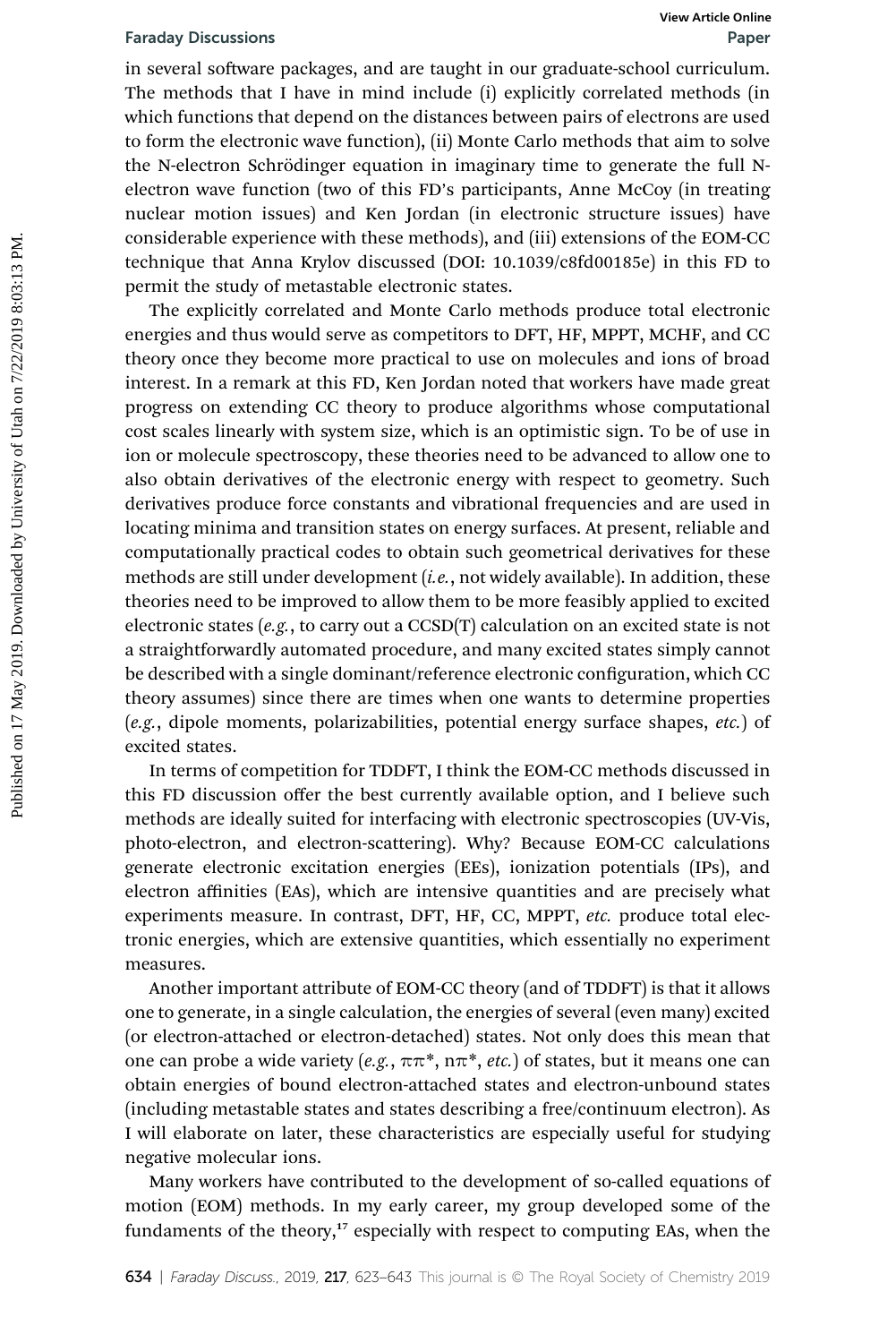# Paper Faraday Discussions

reference wave function  $\Psi_N$  of the neutral molecule is assumed to be of the Møller–Plesset perturbation theory form and the equations  $[H, O_k]\Psi_N = -E A_k \Psi_N$ are solved through third-order for the (intensive) EAs. In these EOM equations,  $O_k$ is the operator that acts on  $\Psi_N$  to generate the  $k^{\text{th}}$  state  $\Psi_{k,N+1}$  of the  $(N + 1)$ electron system  $(i.e.,$  the anion). In EOM-CC, the same kind of equations are solved but  $\Psi_N$  is taken to be of the more accurate CC form. Moreover, the EOM-CC framework has been extended to allow one to compute, as intensive energy differences, EAs, IPs, EEs and more, as Anna Krylov discussed (DOI: 10.1039/ c8fd00185e) in her FD presentation.

Several research groups have pioneered the modern development of EOM-CC, but I want to highlight Anna Krylov's involvement for two reasons. First, her group has done much to bring these tools into the mainstream by making them widely available within the QChem software package. Secondly, her group has extended the EOM framework to allow one to determine EAs for anionic states that are metastable  $(i.e.,$  have finite lifetimes) with respect to auto-detachment. They do this by using a so-called complex absorbing potential  $(CAP)^{18}$  whose strength is determined by a scaling parameter  $\lambda$ . In this approach one obtains EOM-CC EA<sub>k</sub> values that are complex and that depend on  $\lambda$ . One then varies  $\lambda$  until one finds a value at which the real and imaginary components of  $EA_k$  are stationary (*i.e.*,  $dRe(EA_k)/d\lambda = 0 = dIm(EA_k)/d\lambda$ . We see this procedure demonstrated in Fig. 6 of Krylov et al. (DOI: 10.1039/c8fd00185e). At such stationary points, the real part of  $EA_k$  gives the energy of the metastable state and the imaginary part gives one half the state's Heisenberg width  $\Gamma_k$  (inversely related to the lifetime). **Paper**<br> **Franchy Discussions**<br> **Proference wave function**  $\Psi_{\gamma}$  **of the neutral molecule is assumed to be of the<br>
Meller-Plesset perturbation theory form and the equations [H/o]** $\Psi_{\gamma} = -\text{Eq}_2\Psi_{\gamma}$ **<br>
are solved through** 

There are other methods for finding metastable states in the continuum within which they exist. For example, the late Howard Taylor pioneered the so-called stabilization methods<sup>19</sup> for finding EA<sub>k</sub> and  $\Gamma_k$ . In this approach, one uses a method for computing the energies  $E_k$  of several electron-attached states relative to the energy of the parent species and does so for a range of values of a parameter  $\eta$  that, for example, scales the radial extent of the more diffuse atomic orbital basis functions. Because one needs to compute the energies of several states, using a method such as EOM-CC is quite appropriate; at a more approximate level, one could use Koopmans' theorem and approximate the  $E<sub>k</sub>$  in terms of HF orbital energies. However, it would not be appropriate to use DFT virtual orbital energies for this purpose as these have been shown to not produce reliable estimates for EAs. Ken Jordan and his co-workers have pioneered the use of EOM-CC methods within the stabilization approach and have applied this to treat several metastable anions.1,20

An example of such a so-called stabilization plot is shown in Fig. 6 where the energies of eight electron-attached states are plotted vs. a diffuse-orbital scaling factor.

At energies near  $E = 0.5$  and  $E = 1.6$ , pairs of the electronic energies undergo avoided crossings. The relatively flat portions of the energy curves near  $E = 0.5$ and near  $E = 1.6$  give approximations to the energies of two metastable states. The curves that are steeply increasing as  $\eta$  increases approximate the energies of states of the parent molecule plus a free electron whose kinetic energy is given by those curves. Through the stabilization method's underlying equations, one can use the energies of pairs of  $E_k$  vs.  $\eta$  plots to determine the widths  $\Gamma_k$  of the metastable states (the widths depend strongly on the energy splitting with which pairs of energy curves avoid one another as they undergo avoided crossings).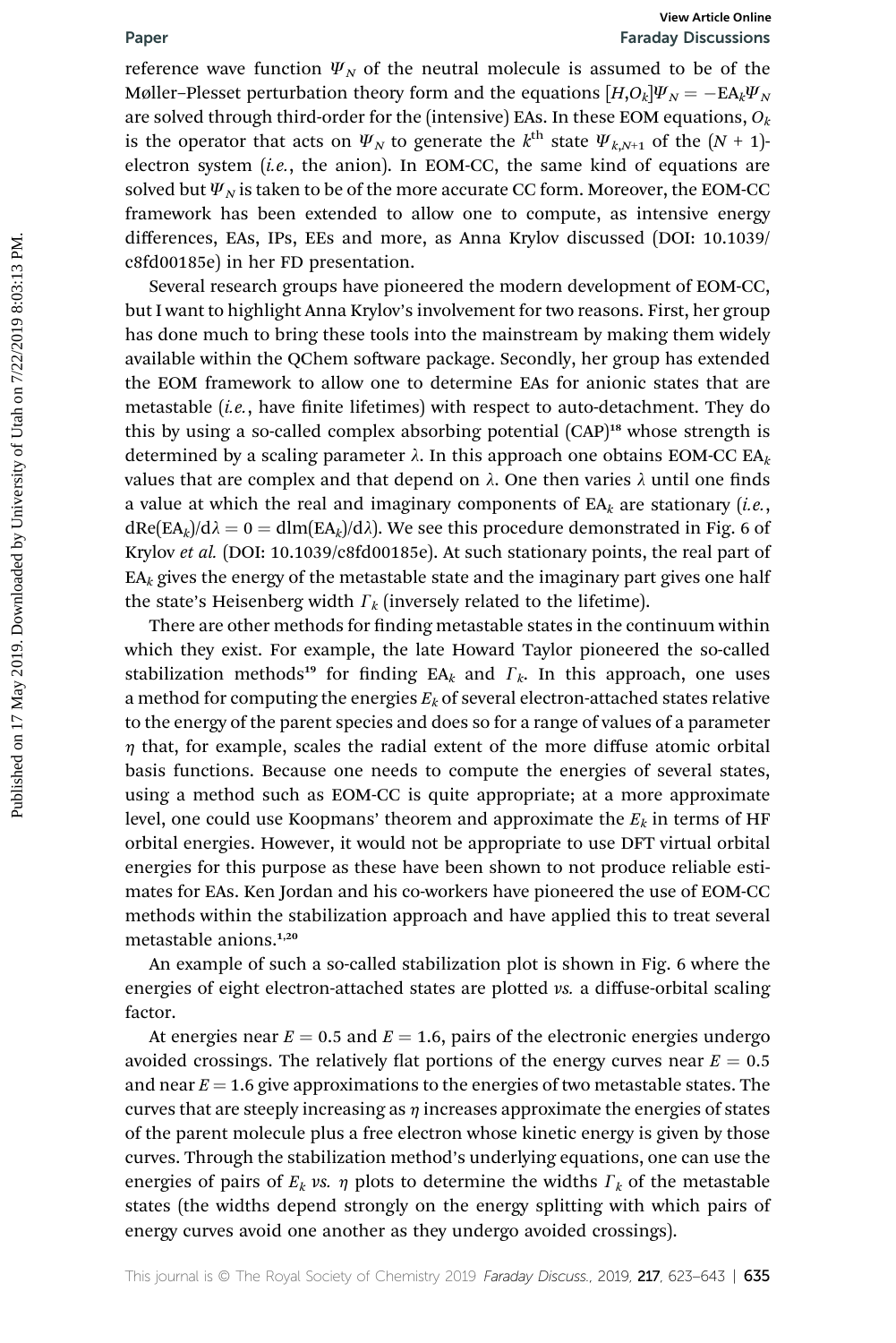

Fig. 6 A stabilization plot showing the energies of eight electronic states as functions of a scaling parameter that compresses (as  $\eta$  is increased) the radial extent of the diffuse basis functions.

In my mind, these methods for studying metastable states will soon be widely available in commonly used software packages and should be on the radar of experimental scientists who study such systems. The primary difficulties in bringing them to that status are (i) for the CAP method, the search for values of the parameter  $\lambda$  at which  $dRe(EA_k)/d\lambda = 0 = dIm(EA_k)/d\lambda$  is not yet automated and straightforward, and (ii) for the stabilization method, the analytical formulas<sup>21</sup> used to extract the energies and half-widths from the pairs of  $E_k$  vs.  $\eta$ curves involve using so-called Padé approximants and subsequent complex variable analysis, and these components are not yet parts of widely used software packages. Nevertheless, I think both of these methods are things that experimentalists should become familiar with because soon they will be of much value to them. Paraday Discussions<br>
Paper<br>
Published on 17<br>
Published on 17<br>
Published on 17 May 2019.<br>
Published and Cast Associates the material of University of University of University of Utah on 7/22<br>
Published by The American and

Let me now use an example to illustrate some of the theoretical issues I have already discussed and a few more. In Fig. 7, we see qualitative depictions of energies as functions of some geometrical coordinate of a neutral molecule and its stable anion with a few low-energy vibrational levels of each labelled.

To carry out, for example, an EOM-CC calculation on this kind of system, one would have to: (i) first perform a CC-level calculation for the wave function of the neutral molecule; (ii) then use this as the so-called reference wave function for performing an EOM-CC calculation of  $EA_k$  values. The largest  $EA_k$  value would produce a data point on the blue curve shown in Fig. 7, while the initial CC-level calculation would give a point on the red curve. Doing this for a series of geometries would allow one to form the red and blue curves.

If the system had more than one bound electronic state, other *positive*  $EA_k$ values could be used to give data points on their respective energy curves. However, if the situation were as depicted in Fig. 7 (i.e., with only one bound state for the anion), the remaining  $EA_k$  values from the EOM-CC calculation would be negative and could not be used to generate data points for any of the states of interest. If one were using an atomic orbital basis set containing several diffuse functions, many of these  $EA_k$  values would correspond to energies of the neutral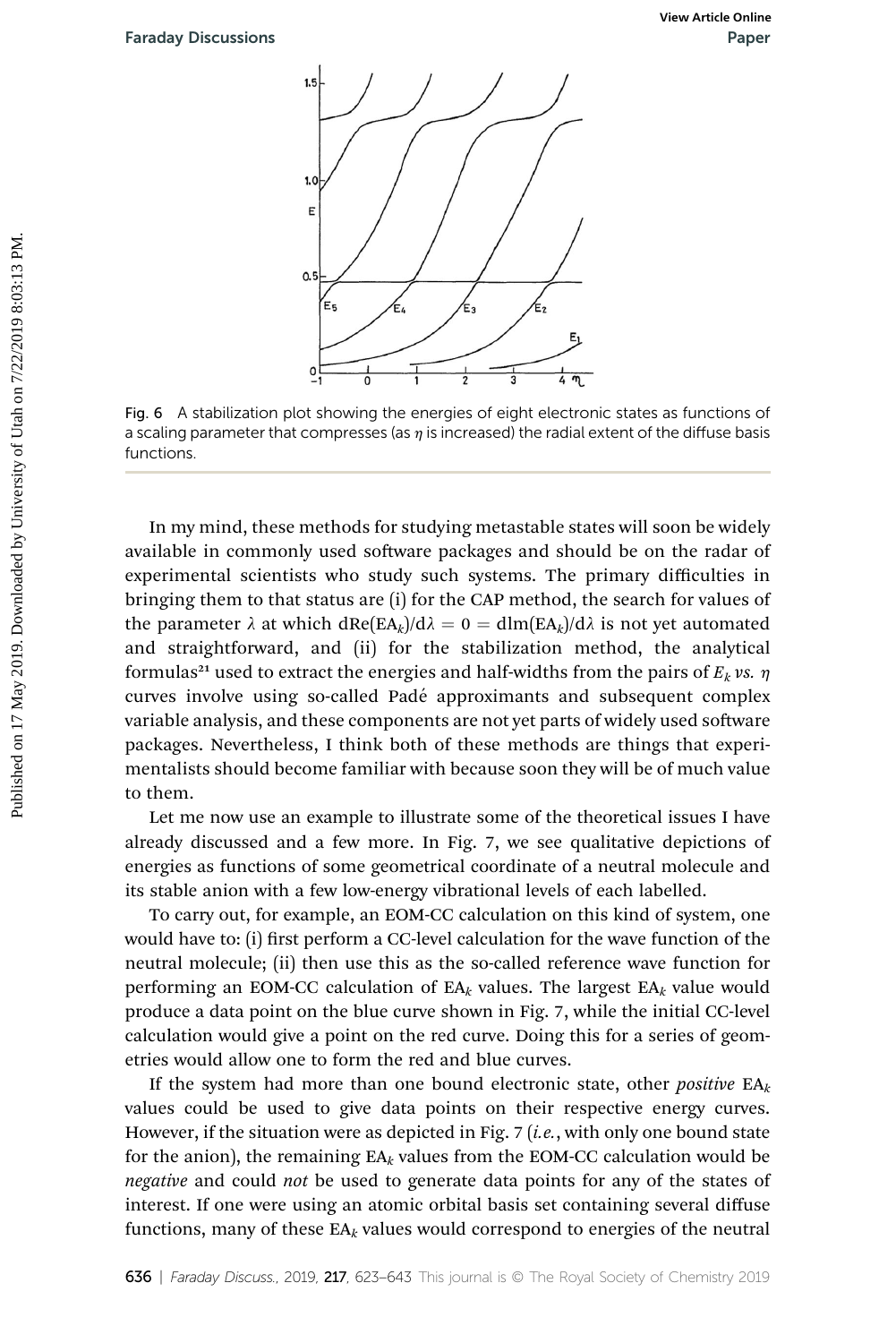



Fig. 7 Plots of the energies as functions of a geometrical coordinate of a neutral molecule and an electronically stable anion.

molecule plus a free electron with kinetic energy equal to  $|EA_k|$  (e.g., as the energies lying below  $E = 0.5$  in Fig. 6).

There are two more complications that might arise when carrying out the kind of calculations outlined above. First, the red curve might cross the blue curve (i.e., the anion's energy surface might intersect that of the neutral molecule plus a free electron with zero kinetic energy). These kind of conical intersection situations require evaluation of matrix elements of the form  $\langle \Psi_{N+1}|\nabla|\Psi_{N,KE}\rangle$ , where  $\Psi_{N+1}$  is the wave function of the anion and  $\Psi_{N,KE}$  is the wave function of the neutral molecule plus the outgoing electron having kinetic energy KE, and  $\nabla$  is the derivative along the internal geometry coordinate along which the red and blue surfaces intersect. These so-called non-adiabatic coupling matrix elements are available in several of the commonly used electronic structure codes, but they have not been implemented (yet) to permit the evaluation of the rates of surface hopping (from the blue to the red curve) in these programs. Such combined non-adiabatic multi-surface molecular dynamics calculations are presently in the realm of theoreticians specializing in such matters (e.g., John Tully and Todd Martinez). I expect that many widely used software packages will soon contain modules that allow one to combine the electronic structure and molecular dynamics components of the kind of study I am discussing here.

Of special importance to ion spectroscopy is the second complication arising in cases qualitatively described in Fig. 7. Photons with energy at or above the energy of the black arrow could eject an electron from the anion. The spectral line shape and selection rules governing this kind of photo-detachment depend on squares of matrix elements of the form  $\langle\Psi_{N+1}|E\!\cdot\!r|\Psi_{N,KE}\rangle\langle\chi_{N+1,\nu}|\chi_{N,\nu}\rangle$ . Here  $\Psi_{N+1}$ is the electronic wave function of the (bound) anion and  $\chi_{N+1,y}$  is it vibration/ rotation wave function;  $\Psi_{N,KE}$  is the wave function of the neutral molecule plus an electron ejected with kinetic energy KE and  $\chi_{N,V}$  is the vibration/rotation wave function of the neutral molecule. These electric dipole matrix elements and the accompanying Franck–Condon integrals are, of course, well known to this FD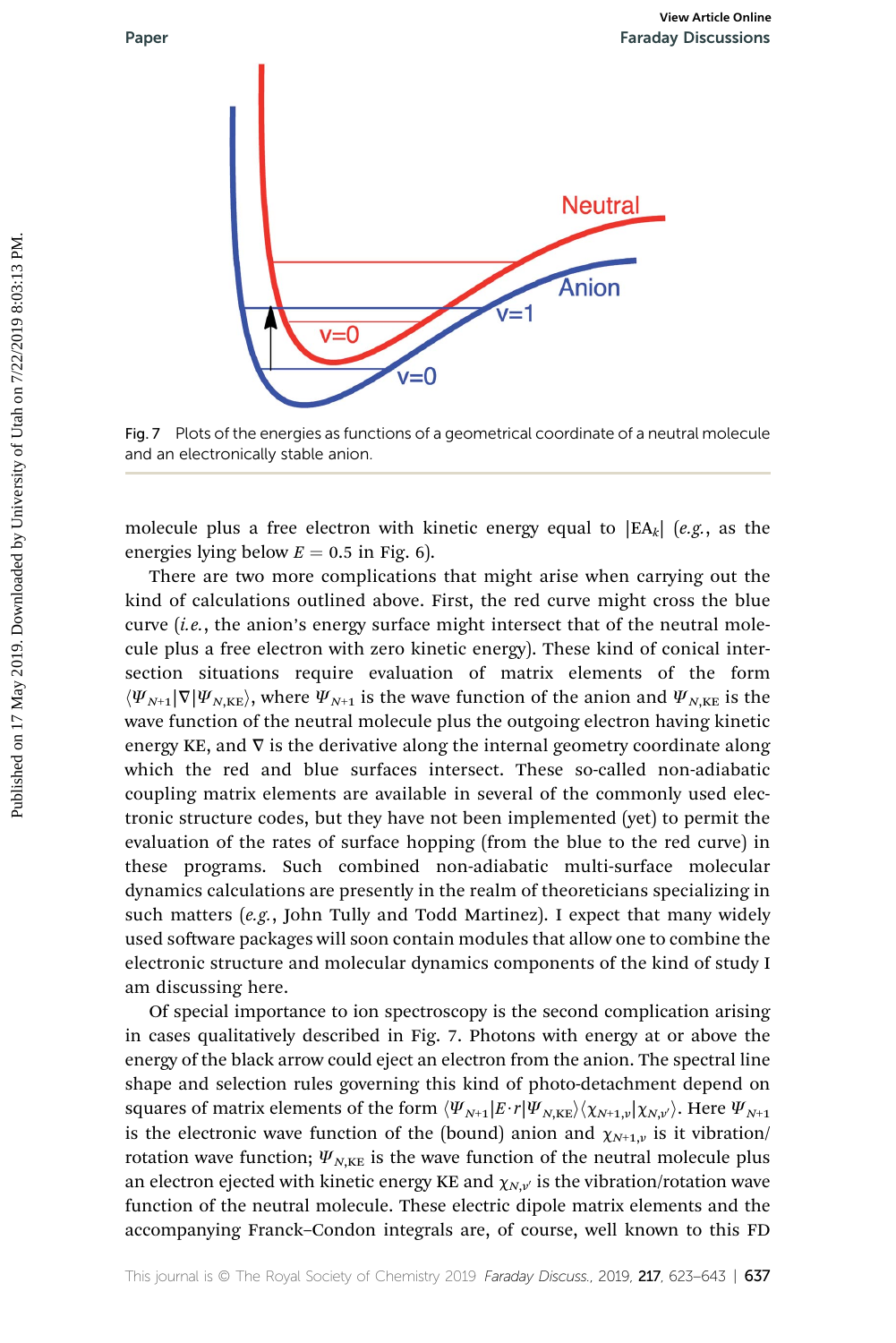audience, and their evaluations are possible in presently available software packages.

However, once the photon energy is increased to or above the energy of the black arrow in Fig. 7, the situation becomes complicated (and is not currently treated in any software package of which I am aware). The same (black arrow) photon that can induce an electric-dipole ejection of an electron (from the anion to the  $v' = 0$  level of the neutral) can also excite the anion from  $v = 0$  to  $v = 1$ . Then, this  $v = 1$  anion can eject an electron to produce the  $v' = 0$  state of the neutral plus an ejected electron by converting its excess vibrational energy into electronic energy.

The two pathways for ejecting electrons discussed above generate amplitudes of a combined excited-state wave function, and the two amplitudes can interfere in a way that produces somewhat unusual photo-electron line shapes. Mark Johnson and his colleague, John Tully, wrote a very nice paper<sup>22</sup> on these so-called Fano line shapes, which appear in Mark's experiments on small water cluster anions. In those experiments, an infrared photon at  $ca. 3350 \text{ cm}^{-1}$  was energetic enough to directly photo-detach the excess electron, but this same photon could excite an O–H vibrational mode of the cluster anion and this vibrationally excited anion can "shake" the electron off via a non-adiabatic coupling process. Faraday Discussions<br>
and their evaluations are possible in presently available software<br>
packages.<br>
However, once the photon energy of increased to or above the energy of the<br>
black arrow in Fig. 7, the situation becomes

It turns out that the cross-section  $\sigma(\varepsilon)$  for observing photo-detached electrons is given by the following formula:  $\sigma(\varepsilon) = \sigma_a \frac{(q+\varepsilon)^2}{1+\varepsilon^2}$  $\frac{q + c_j}{1 + \varepsilon^2} + \sigma_b$ .<sup>23</sup> Here,  $\sigma_a + \sigma_b$  is the cross-section in the absence of the non-adiabatic electron ejection mechanism and is proportional to the square of  $\langle\Psi_{N+1}|E\cdot r|\Psi_{N,KE}\rangle\langle\chi_{N+1,1}|\chi_{N,0}\rangle$  for the case at hand. The factor  $\frac{(q+\varepsilon)^2}{1+\varepsilon^2}$  $\frac{q+q}{1+\varepsilon^2}$  depends on a dimensionless energy variable  $\varepsilon$  related to the photon energy E, the energy of the  $v = 1$  anion  $\langle \Psi_{N+1}\chi_{N+1,1}|H|\Psi_{N+1}\chi_{N+1,1}\rangle \equiv E_0$ :

$$
\varepsilon = (E - E_0)/\Gamma
$$

and the width  $\Gamma$  of this level arising due to the non-adiabatic electron ejection process:

$$
\Gamma=2\pi|\langle\Psi_{N+1}\chi_{N+1,1}|H|\Psi_{N,\text{KE}}\chi_{N,0}\rangle|^2.
$$

The integral  $\langle \Psi_{N+1}\chi_{N+1,1}|H|\Psi_{N,KE}\chi_{N,0}\rangle \equiv H_{\text{non-adiabatic}}$  that enters into the expression for  $\Gamma$  describes the non-adiabatic coupling between the vibrationally excited anion and the  $v = 0$  neutral-plus-free-electron state.

Depending on the value of the parameter  $q$ , these cross-sections can vary in a variety of ways with the photon energy (see, for example, Fig. 1 in ref. 23). Whenever  $|E - E_0| \gg \Gamma$ , the factor  $\frac{(q+\varepsilon)^2}{1+\varepsilon^2}$  $\frac{q+q}{1+\varepsilon^2}$  reduces to unity and the cross-section reduces to  $\sigma_a + \sigma_b$ .

In Fig. 8 we see an example from the paper by Mark Johnson and John Tully mentioned earlier, in which a negative value for  $q$  produces the unusual line shape features.

The  $q$  parameter reflects the amplitudes for the two electron-ejection processes and is approximately: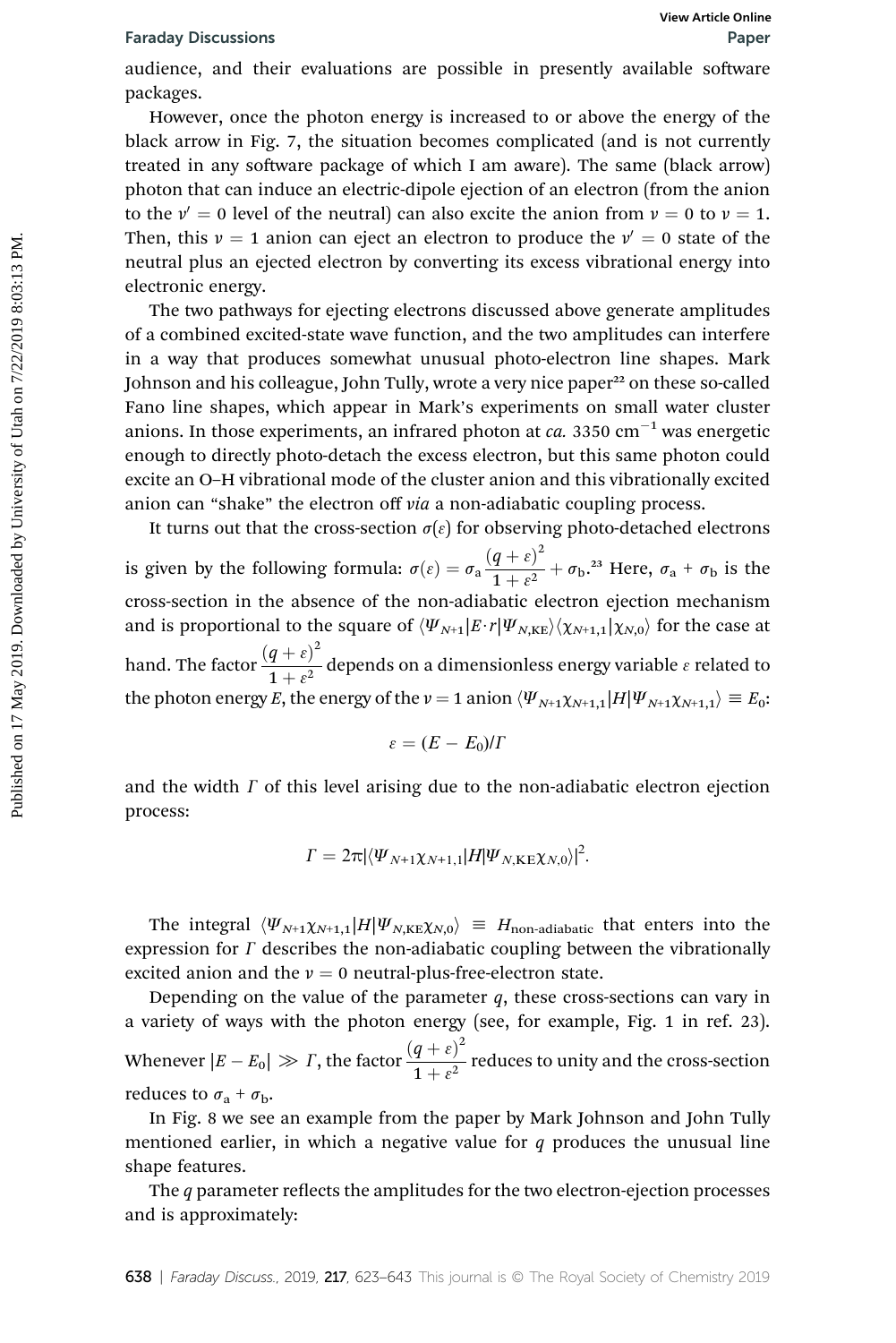

Fig. 8 Photo-electron count as a function of photon energy for water cluster anions absorbing infrared photons (from ref. 22). Reproduced from S. T. Edwards, M. A. Johnson and J. C. Tully, J. Chem. Phys., 2012, 136, 154305. With the permission of AIP Publishing.

$$
q = \frac{\langle \Psi_{N+1} \chi_{N+1,0} | E\cdot r | \Phi \rangle}{\pi H_{\text{non-adiabatic}} \langle \Psi_{N+1} \chi_{N+1,0} | E\cdot r | \Psi_{N,\text{KE}} \chi_{N,0} \rangle}
$$

where  $\Phi$  is the hybrid wave function created by the photon absorption:

$$
\Phi = \Psi_{N+1}\chi_{N+1,1} + P \int_0^\infty dE' \frac{H_{\text{non-adiabatic}}\Psi_{N,\text{KE'}}}{\mathsf{E} - E'} \chi_{N,0}
$$

The denominator in this expression for  $q$  is the amplitude for the direct ionization process (times  $\pi$ ) multiplied by the non-adiabatic coupling matrix element, and contains the electric-dipole transition matrix element and the Franck–Condon overlap of the anion and neutral vibration/rotation functions.

The numerator contains the amplitude for photon-induced population of the  $\nu = 1$  level of the anion

$$
\langle \Psi_{N+1}\chi_{N+1,0} | E\!\cdot\! r |\Psi_{N+1}\chi_{N+1,1} \rangle
$$

as well as a contribution from the non-adiabatic coupling (arising from the principal value integral shown above).

The non-adiabatic coupling integral involves a sum over all of the displacements (labelled  $j$ ) of the M nuclei (each with mass  $m_j$ ) in the molecule

$$
H_{\text{non-adiabatic}}=\sum_{j=1}^{3M}\frac{-1}{2m_j}\Big\langle\Psi_{N+1}\chi_{N+1,1}\Big|\nabla_j{}^2\Big|\Psi_{N,\text{KE}}\chi_{N,0}\Big\rangle
$$

and can be rewritten in an approximate form (because terms involving second derivatives of the electronic or vibration/rotation functions are ignored as is usually justified) that makes its physical meaning easier to explain:

$$
H_{\text{non-adiabatic}}=\sum_{j=1}^{3M}\frac{-1}{m_j}\big\langle\Psi_{N+1}\big|\nabla_j\big|\Psi_{N,\text{KE}}\big\rangle\big\langle\chi_{N+1,1}\big|\nabla_j\big|\chi_{N,0}\big\rangle
$$

.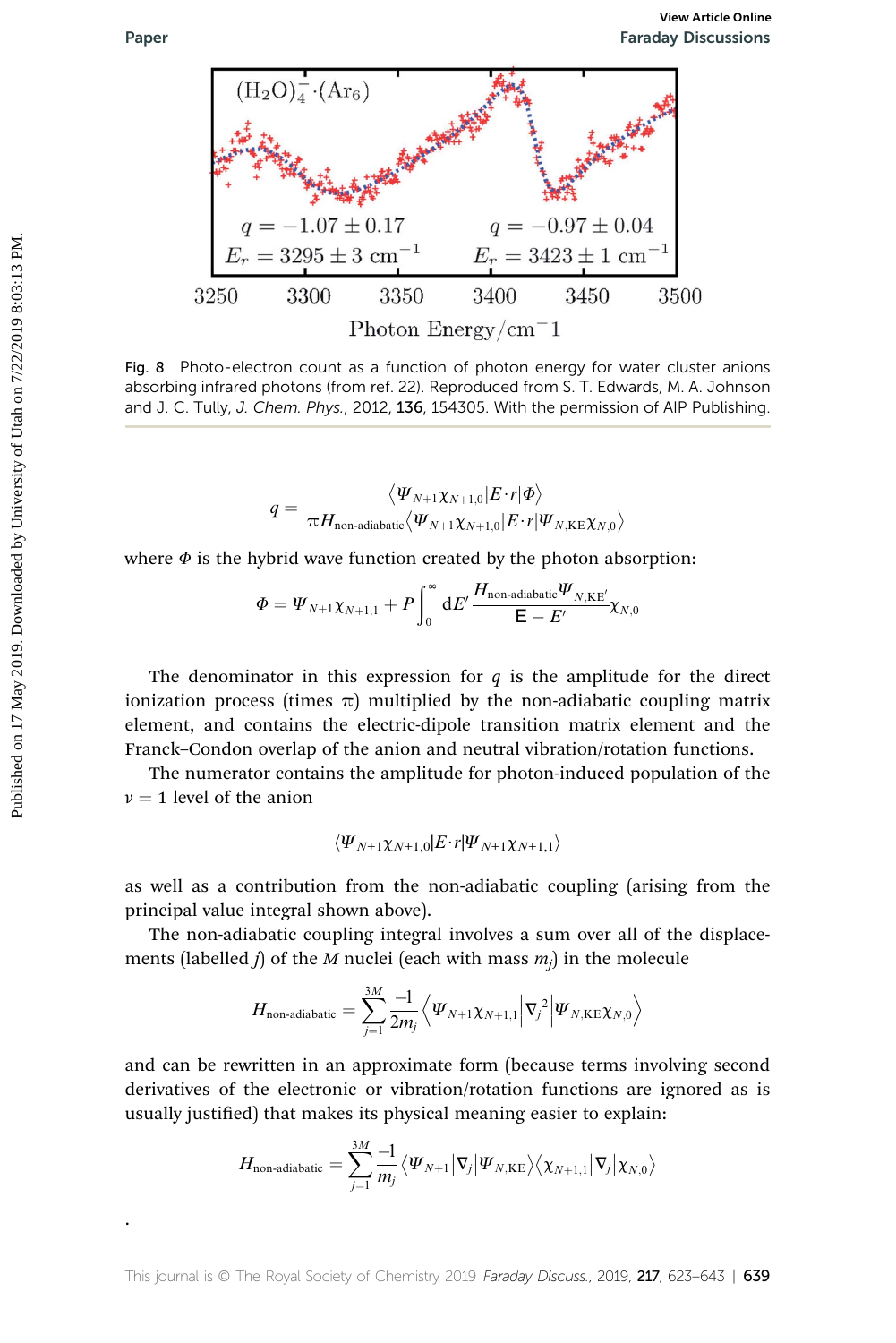These matrix elements will be significant, and the resulting vibration/rotationto-electronic energy flow will be facile, if (i) there is a geometrical distortion of the molecule (*i.e.*, a coordinate corresponding to the gradient  $\nabla_i$ ) along which the orbital occupied by the excess electron in  $\Psi_{N+1}$  (*i.e.*, the anion HOMO) is strongly modulated (so  $|\nabla_i \Psi_{N+1}|$  is large), (ii) the anion and neutral vibrational functions have large  $\langle \chi_{N+1,1}|\nabla_i|\chi_{N,0}\rangle$  matrix elements (e.g., differ by one quantum number in the most basic harmonic approximation, and notice this is not the conventional Franck–Condon integral), and (iii) the de Broglie wavelength of the ejected electron  $\lambda = \frac{h}{\sqrt{2m_e\text{KE}}}$  is similar in magnitude to the size of the anion's HOMO (otherwise  $|\langle \Psi_{N+1}|\nabla_i|\Psi_{N,KE}\rangle|$  will be small). Several years ago, I derived equations<sup>24</sup> governing such vibration-to-electronic energy transfer processes, and we later applied this theory<sup>25</sup> to interpret some data from Carl Lineberger on NH<sup>-</sup>. It is such non-adiabatic couplings that give rise to the ability of the anion to not only eject an electron via a direct electric dipole processes but to also "shake off" an electron using vibration-to-electronic energy flow, which is what the nonadiabatic terms describe. Faraday Diecussions<br>
These matrix elements will be significant, and the resulting vibraton/rotation-<br>
These matrix elements will be facile, if (i) there is a geometrical distortion of the<br>
orbital occupied by the excess e

As was the case for including non-adiabatic coupling matrix elements within widely used software packages, the same is true when it comes to including such effects on spectral line shapes. The vibration/rotation components  $\langle \chi_{N+1,1}|\nabla_i|\chi_{N,0}\rangle$ might be rather straightforward to include, but the electronic integrals  $|\langle \Psi_{N+1}|\nabla_i|\Psi_{N,KE}\rangle|$  are more complicated and have not (yet) been made routinely available. I expect it will be several years before these contributions to line shapes and cross-sections will become accessible to the broad community of experimental and theoretical scientists studying ion spectroscopy.

In summary, the pressing issues for the theory community to address and for the experimentalists to keep track of include:

1. Ongoing improvements to functionals used in DFT and TDDFT – overcoming dispersion and long-range error issues;

2. Ongoing efforts to bring linear-scaling  $(i.e.,$  computational costs scaling linearly with system size) to CC theory as well as to other commonly used correlated methods;

3. Improved computational efficiency in Monte Carlo and explicitly correlated methods and incorporation of the ability to evaluate derivatives of the energy  $(e.g.,$ for energy gradients and electric polarizabilities);

4. Ongoing improvements in the ease of implementation of stabilization and CAP methods (most likely within EOM-CC) to more easily identify stationary points that produce energies and widths of metastable states; extension of the theory to allow oscillator strengths between bound and metastable states to be treated;

5. Inclusion of non-adiabatic coupling matrix elements within software modules that locate conical intersections and carry out surface hopping/ switching dynamics simulations on these surfaces;

6. Inclusion of non-adiabatic bound-to-continuum matrix elements within spectral line shape calculations to permit vibration/rotation-to-electronic energy flow to be studied and Fano line shapes to be simulated.

7. Because many of the spectroscopic methods that have been developed are of the "action type" (e.g., loss of ions of mass  $(H_2O)_nHe^-$  when a He atom is ejected by absorption of an IR photon exciting an O–H stretch), the theoretical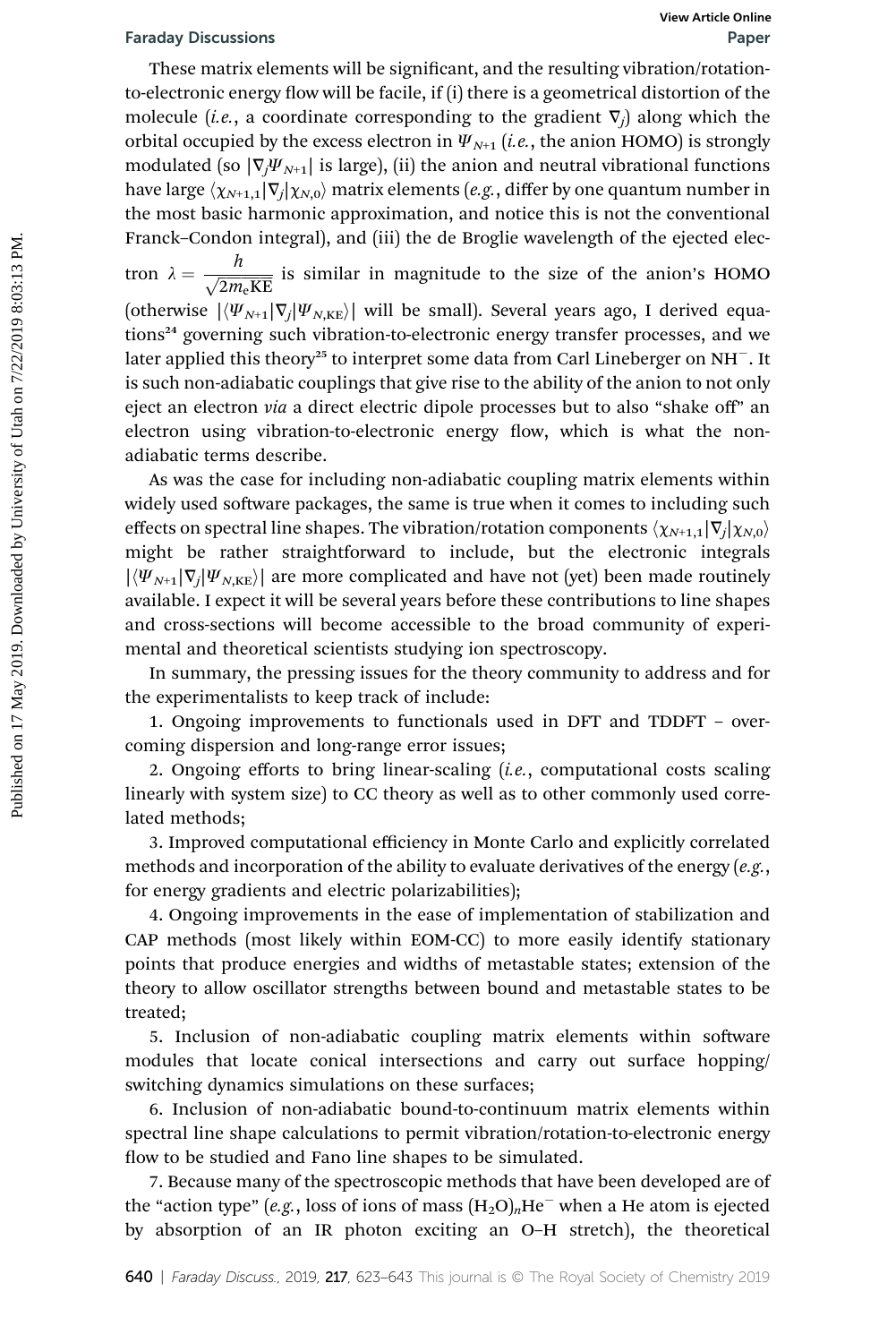description of the line shape  $(i.e., action yield as a function of photon energy)$  is complicated. Reaching that milestone will require very close collaboration between experimental and theoretical groups because the theoretical scientist has to be convinced to include (i) simulation of the primary IR photon absorption event, (ii) the energy flow from the nascent O-H vibration to the He atom (at present, we usually assume this energy flow is fast and does not depend on which vibrational mode is excited), and (iii) the rate of He-atom ejection (which depends on the density of translational states of the He atom). Clearly, this will require a theory person who can handle electronic structure and molecular dynamics aspects of the problem.

8. In addition to advances within the areas of *ab initio* electronic structure theory and molecular dynamics highlighted above, I think it is essential for theoreticians to also continue to develop physically motivated model theories as illustrated by Ken Jordan in his FD manuscript (DOI: 10.1039/c8fd00199e). By creating a model Hamiltonian that focuses on one electron while realistically treating that electron's interactions with the remaining molecular structure, those workers are able to expand studies to much larger systems including clusters of  $C_{60}$  molecules. Of course, the invention of such models requires the theoretician to be fully aware of the most important interactions and phenomena to include. For this reason, it is crucial for the theoretician to be in close contact with experimental researchers for whom the products of such studies can be of much value. **Paper**<br> **Franchy Discussions**<br> **Encorplicated.** Reaching that milestone will require very close collaboration<br>
complicated. Reaching that milestone will require very close collaboration<br>
by conveniend university of the pr

9. Although many electronic structure methods do reasonably well in evaluating harmonic vibrational frequencies, one sometimes needs a description of the system's vibrations and rotations beyond the harmonic level. For "floppy" molecules/ions and fluxional molecules/ions and for characterizing the Born– Oppenheimer energy surface far from local minima, this is especially important. My colleague, Ryan Steele, and others are trying to advance this area by focusing on using a local-mode picture that also shows promise for reducing the scaling of the computational cost with system size.

## 4. Conclusions

I hope I have made it clear that I think the balance of methods development and applications to real-world (or reductively approximated) chemical problems is being wisely handled by today's ion spectroscopy community as reflected in this FD. I think it should be clear to the participants of this FD that the theory community is developing new tools just like the experimental community is doing, and that it is wise for the two communities to stay in close communication. I also hope I have made clear my concerns about how we need to be cautious about choosing model systems and about how we treat solvation/ environment effects; both issues are important if we want gas-phase spectroscopic studies to be of help in understanding molecules as they usually occur in nature and in our bodies. Finally, I hope I have illustrated that theory needs to continue to improve the computational efficiency of its tools and to develop and implement (in widely available software packages) the techniques I have enumerated here if our (theory's) impact on the spectroscopy of gaseous ions is to be optimized.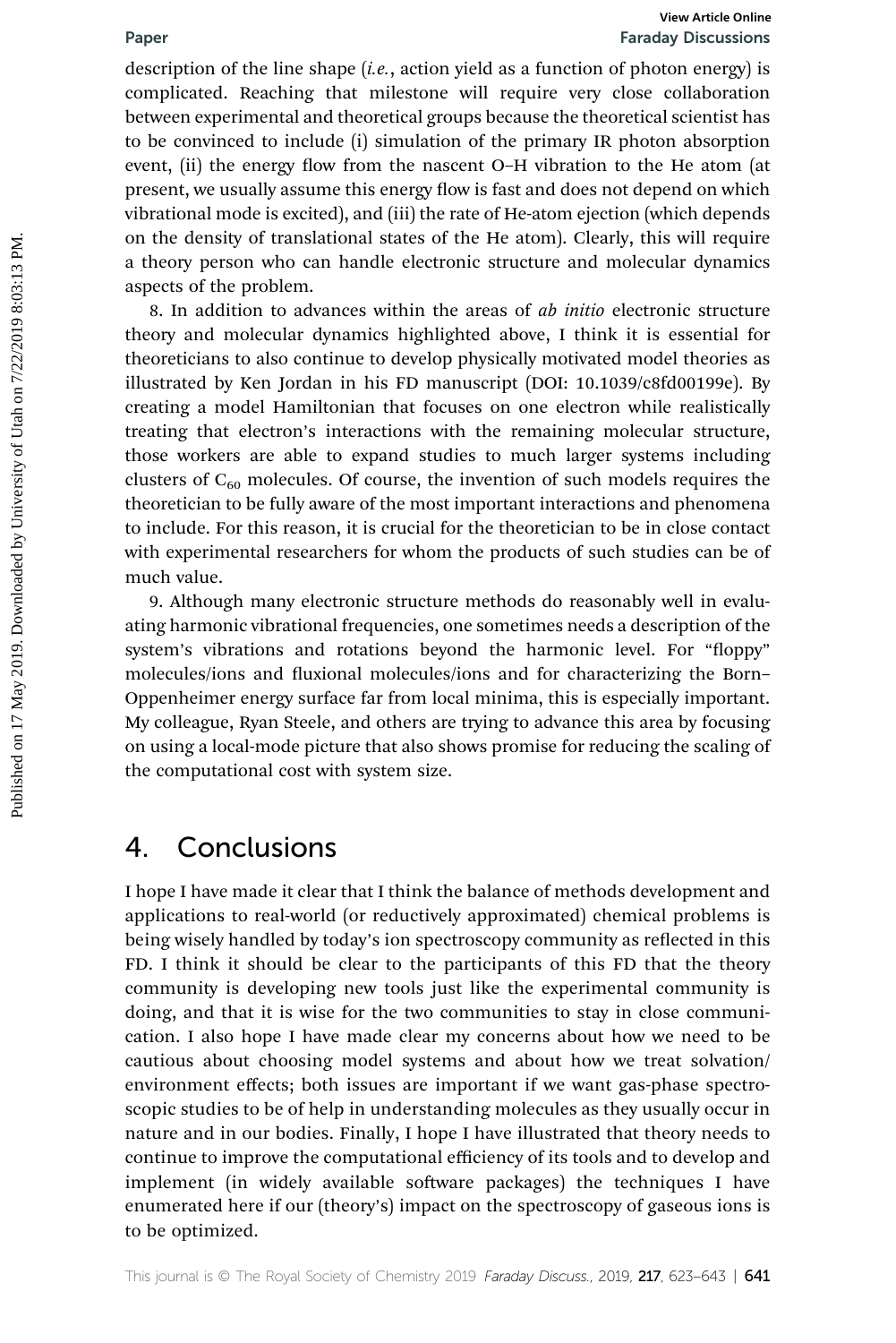# Conflicts of interest

There are no conflicts to declare.

# Acknowledgements

I wish to thank Prof. Ken Jordan for helpful input as I prepared this manuscript.

## Notes and references

- 1 T. Baer and R. C. Dunbar, J. Am. Soc. Mass Spectrom., 2010, 21, 681–693.
- 2 See, for example, J. Simons, J. Phys. Chem. A, 2008, 112, 6401–6511, as well as my web site on the subject: http://www.hec.utah.edu/anions/.
- 3 L.-S. Wang, C.-F. Ding, X.-B. Wang and J. B. Nicholas, Phys. Rev. Lett., 1998, 81, 2667.
- 4 J. R. R. Verlet, A. E. Bragg, A. Kammrath, O. Cheshnovsky and D. M. Neumark, Science, 2005, 307, 93–96.
- 5 In ref. 4, the authors measured  $r$  from one carboxylate carbon atom to the other carboxylate carbon atom, so a slightly different slope (16.7) was obtained as shown in Fig. 1. Foraday Discussions<br> **Conflicts of interest**<br>
There are no conflicts to declare.<br> **Acknowledgements**<br>
I wish to thank Prof. Ken Jordan for helpful input as I prepared this manuscript.<br> **Notes and references**<br>
1 T. Baer and
	- 6 B. Boudaiffa, P. Cloutier, D. Hunting, M. A. Huels and L. Sanche, Science, 2000, 287(5458), 1658.
	- 7 K. Aflatooni, G. A. Gallup and P. D. Burrow, J. Phys. Chem. A, 1998, 102, 6205.
	- 8 H. Abdoul-Carime, P. Cloutier and L. Sanche, Radiat. Res., 2001, 155, 625.
	- 9 R. Barrios, P. Skurski and J. Simons, J. Phys. Chem. B, 2002, 106, 7991–7994.
	- 10 The history is reviewed in J. Simons, Acc. Chem. Res., 2006, 39, 772–779.
	- 11 F. Martin, P. D. Burrow, Z. Cai, P. Cloutier, D. Hunting and L. Sanche, Phys. Rev. Lett., 2004, 93, 068101.
	- 12 S. Ptasinska, S. Denifl, P. Scheier and T. D. Märk, J. Chem. Phys., 2004, 120, 8505–8511.
	- 13 S. Denifl, S. Ptasinska, M. Probst, J. Hrusak, P. Scheier and T. D. Märk, J. Phys. Chem. A, 2004, 108, 6562–6569.
	- 14 H. Abdoul-Carime, J. Langer, M. A. Huels and E. Illenberger, Eur. Phys. J. D, 2005, 35, 399–404.
	- 15 Y. Zheng, P. Cloutier, D. Hunting, L. Sanche and J. R. Wagner, J. Am. Chem. Soc., 2005, 127, 16592–16598; Y. Zheng, P. Cloutier, D. Hunting, J. R. Wagner and L. Sanche, J. Chem. Phys., 2006, 124, 064710.
	- 16 Here are three overview articles that discuss this subject and give references to other works: A. I. Krylov, Annu. Rev. Phys. Chem., 2008, 59, 433; R. J. Bartlett, Wiley Interdiscip. Rev.: Comput. Mol. Sci., 2012, 2, 126; J. F. Stanton and J. Gauss, Adv. Chem. Phys., 2003, 125, 101–146; J. F. Stanton and J. Gauss, J. Chem. Phys., 1995, 103, 1064–1076.
	- 17 J. Simons and W. D. Smith, J. Chem. Phys., 1973, 58, 4899–4907; T.-T. Chen, J. Simons and K. D. Jordan, Chem. Phys., 1976, 14, 145–158, my publication list also shows many applications of this theory: http://simons.hec.utah.edu/ publications.html.
	- 18 This method is discussed in T.-C. Jagau, K. B. Bravaya and A. I. Krylov, Annu. Rev. Phys. Chem., 2017, 68, 525–553, and much of the basis for such methods